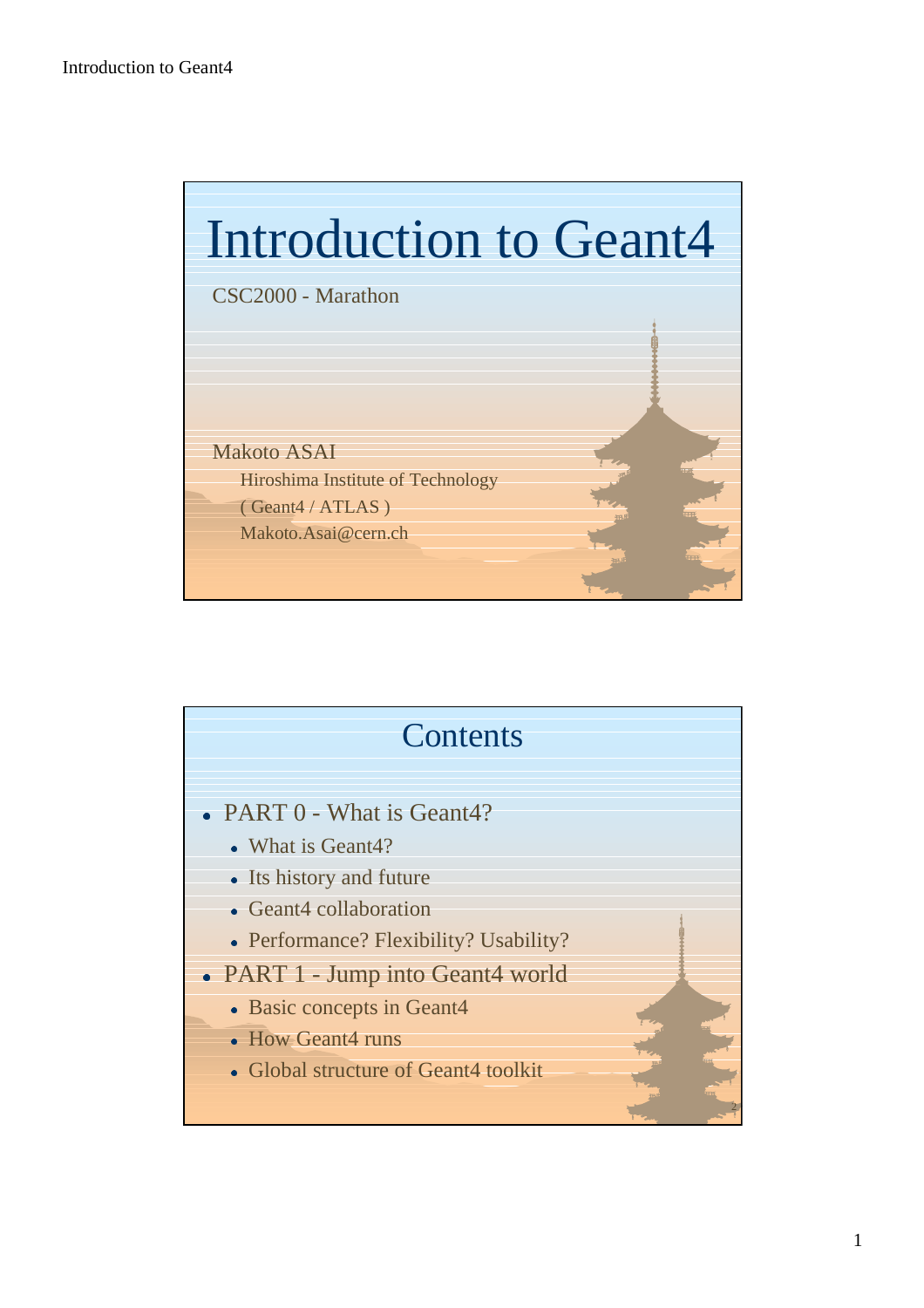### **Contents**

- PART 2 The minimal things you have to do
	- The main program
	- Describe your detector
	- Select physics processes
	- Generate primary event
	- Environment variables
- PART 3 Add optional features
	- $\bullet$  Select (G)UI
	- Visualization
	- Optional user action classes

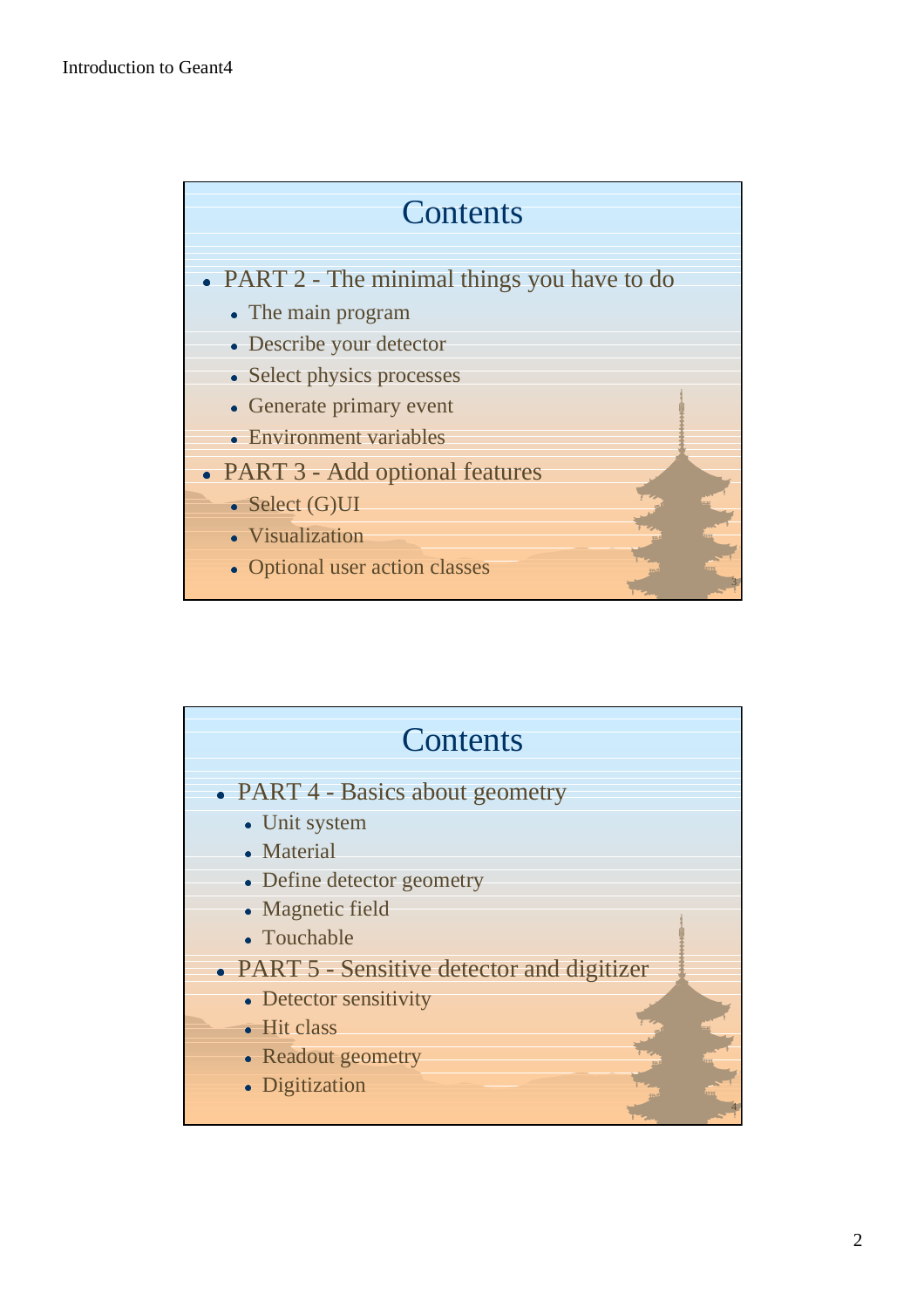

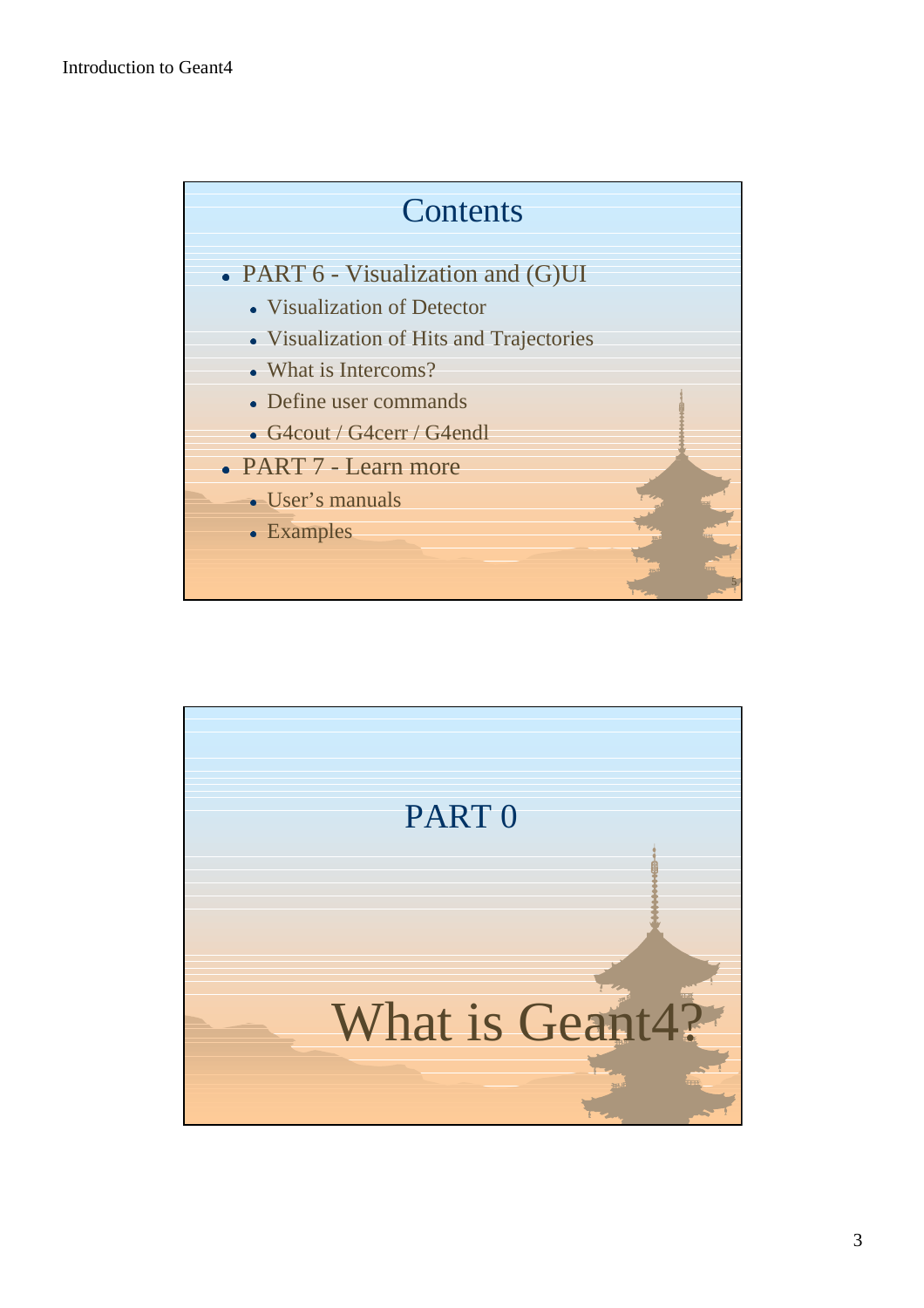### What is Geant4?

- Geant4 is the successor of GEANT3, the world-standard toolkit for HEP detector simulation.
- Geant4 is one of the first successful attempt to re-design a major package of CERN software for the next generation of HEP experiments using an Object-Oriented environment.
- A variety of requirements also came from heavy ion physics, CP violation physics, cosmic ray physics, medical applications and space science applications.
- In order to meet such requirements, a large degree of functionality and flexibility are provided.
- G4 is not only for HEP but goes well beyond that.

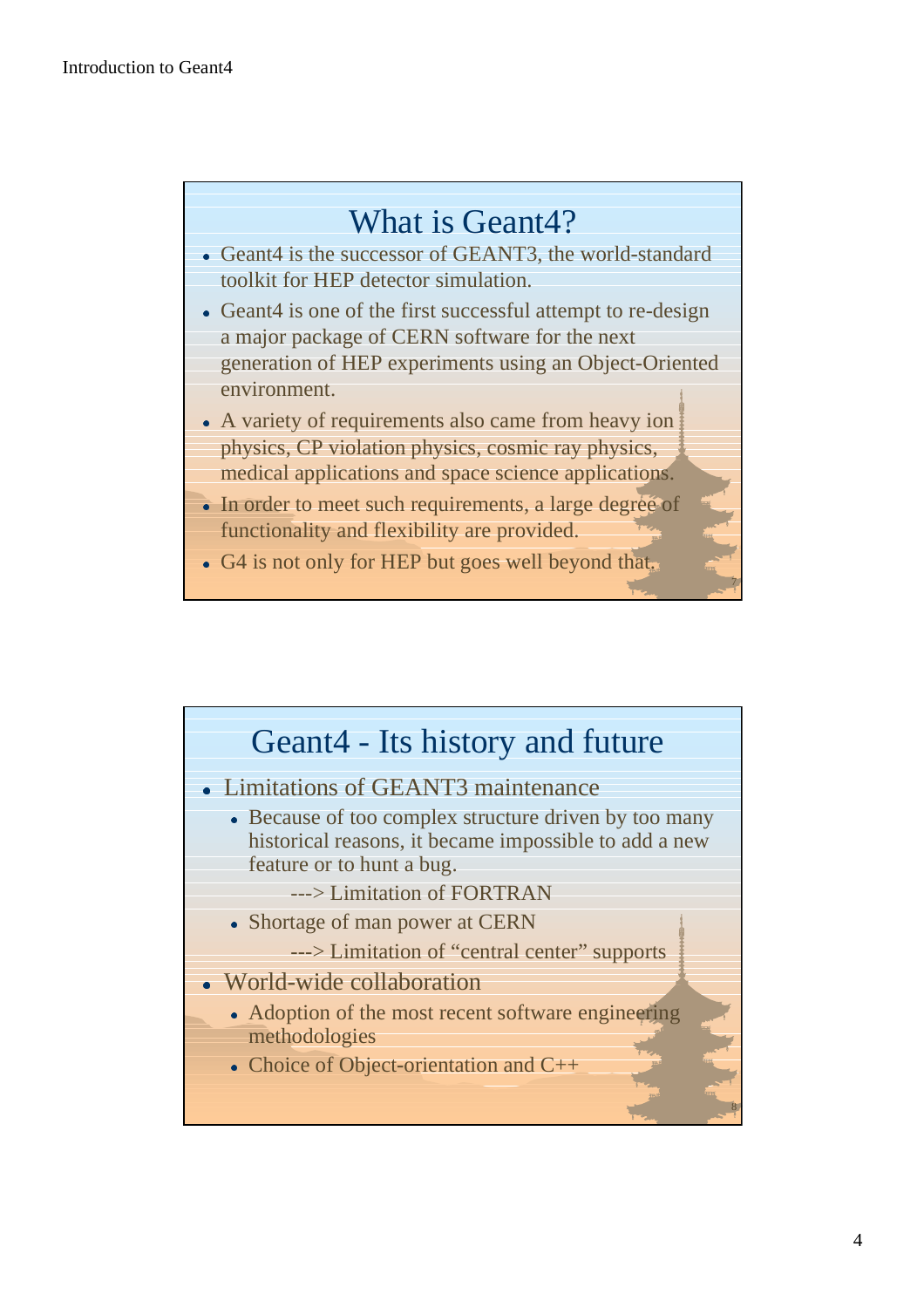

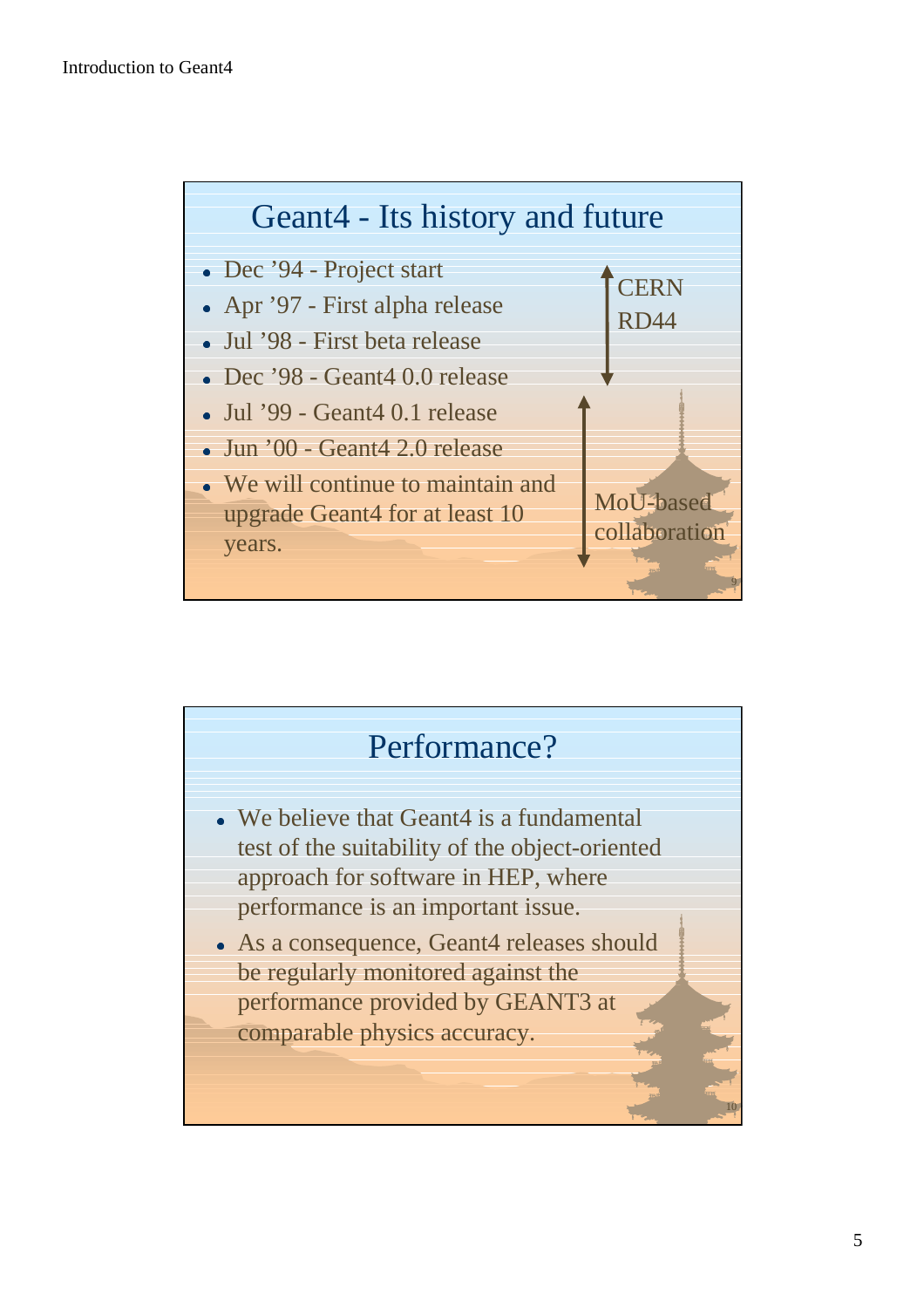## Performance?

- Geometry navigation
	- Geant4 automatically optimizes the user's geometrical description. And it provides faster navigation than optimized Geant3 descriptions.
- EM Physics in a simple sampling calorimeter
	- 3 times faster when using the same cuts (in the sensitive material) as GEANT3.
	- $\bullet$  More than a factor 10 faster when seeking the best performance in Geant4 that maintains constant the quality of the physics results.
- Geant4 is faster than GEANT3 in all aspects.
	- $\bullet$  when its power and features are well exploited.

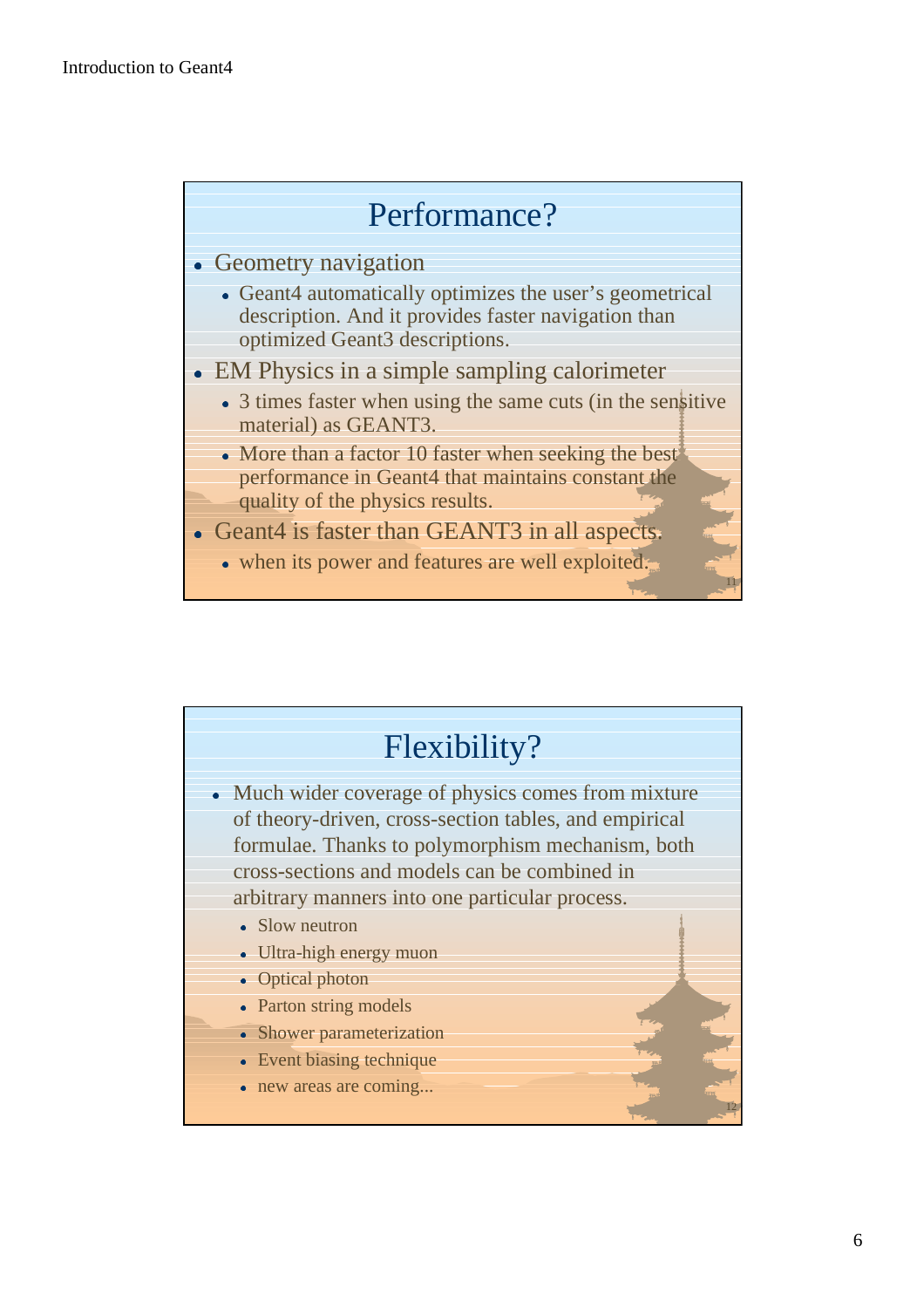## Flexibility?

- Many types of geometrical descriptions
	- CSG, BREP, Boolean
	- STEP compliant
- Event and Track are class objects
	- Overlap events
	- Suspend slow looping tracks and postpone them to next event
	- Priority control of tracks without performance overhead.
- $\bullet$  Everything is open to the user
	- Choice of physics processes / models
	- Choice of GUI / Visualization technology

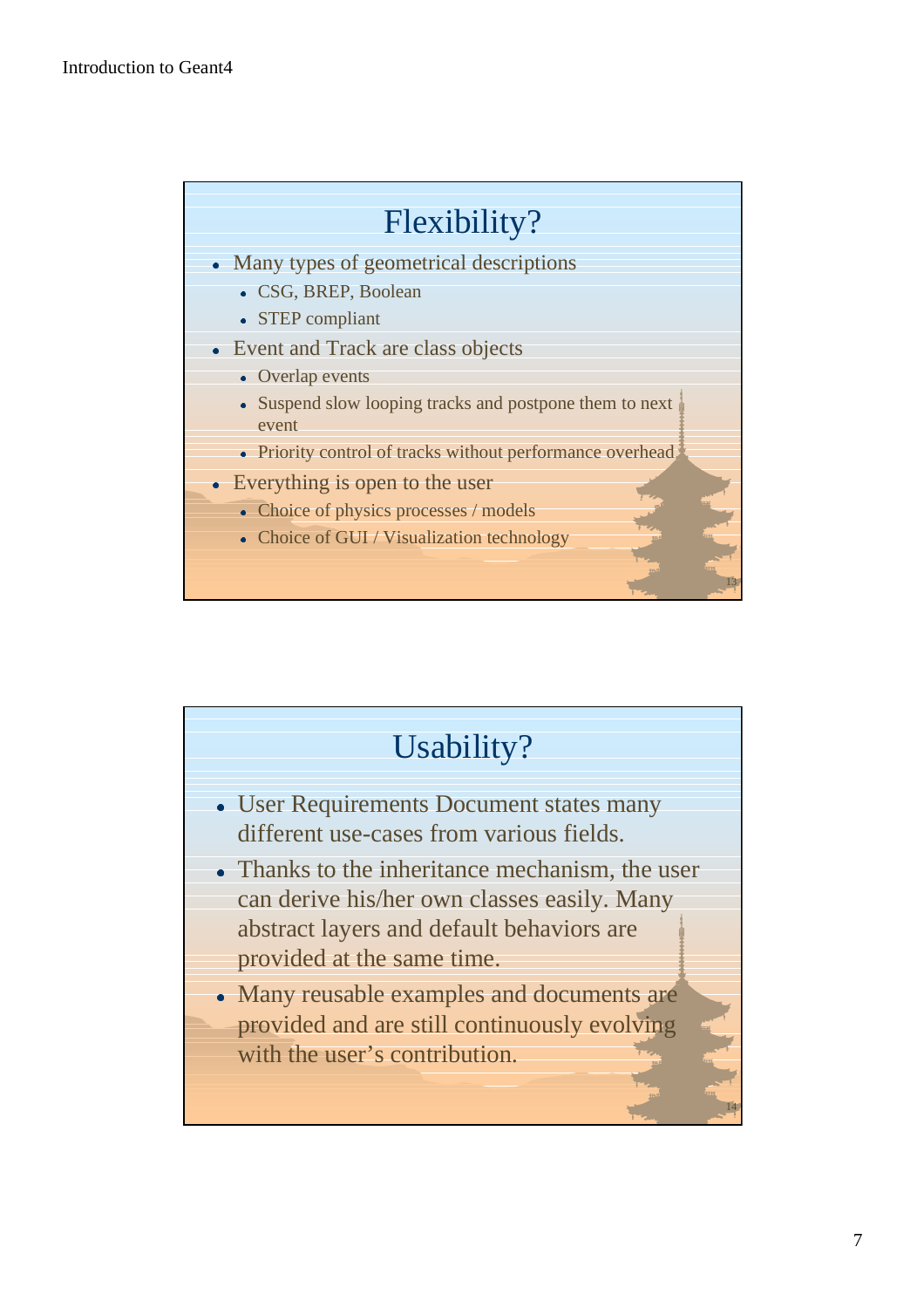

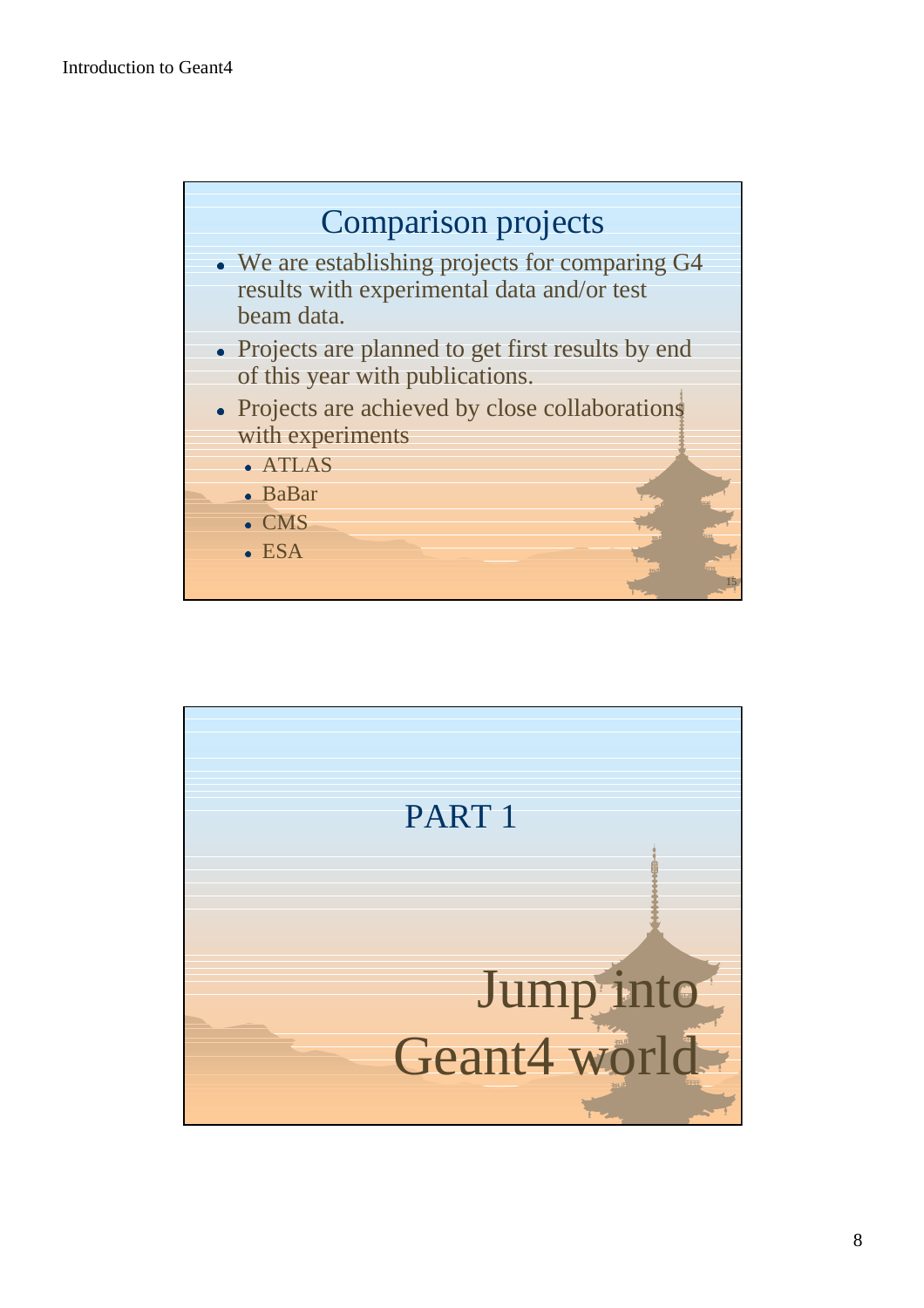# Detector simulation standing on Object-Orientation

- Simulation in HEP is a "virtual reality". Simulation is used both to help designing detectors during R&D phase and understanding the response of the detector for the physics studies.
- To create such virtual reality we need to model the particle-matter interactions, geometry and materials in order to propagate elementary particles into the detector.
- $\bullet$  We need also to describe the sensitivity of the detector for generating raw data.

# Detector simulation standing on Object-Orientation

- Geant4 is the Object-Oriented toolkit which provides functionalities required for simulations in HEP and other fields.
- Benefits of Object-Orientation help you to realize a detector simulator which is
	- Easy to develop and maintain
	- . Well modularized
	- Readable and Understandable to the collaborators

17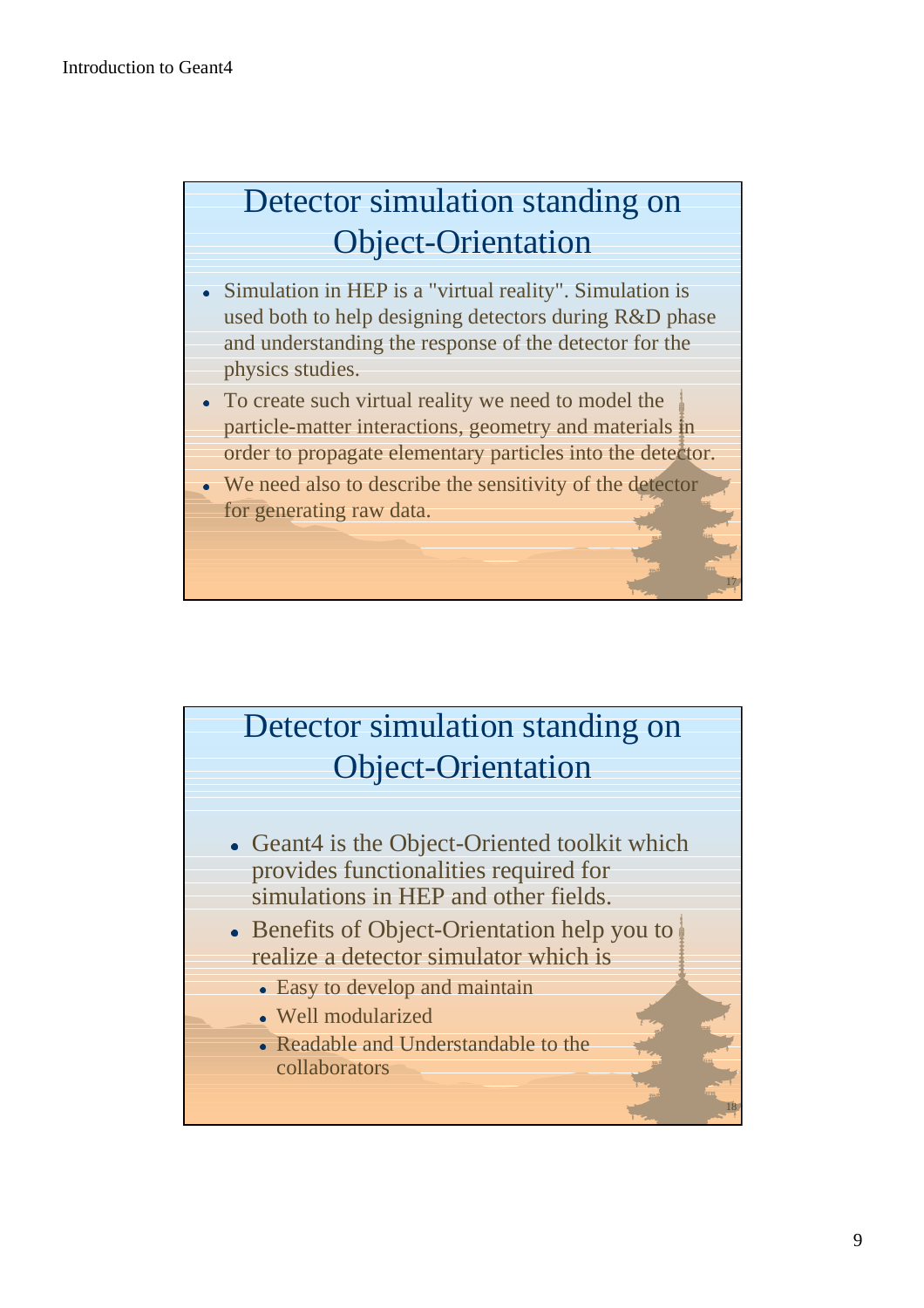

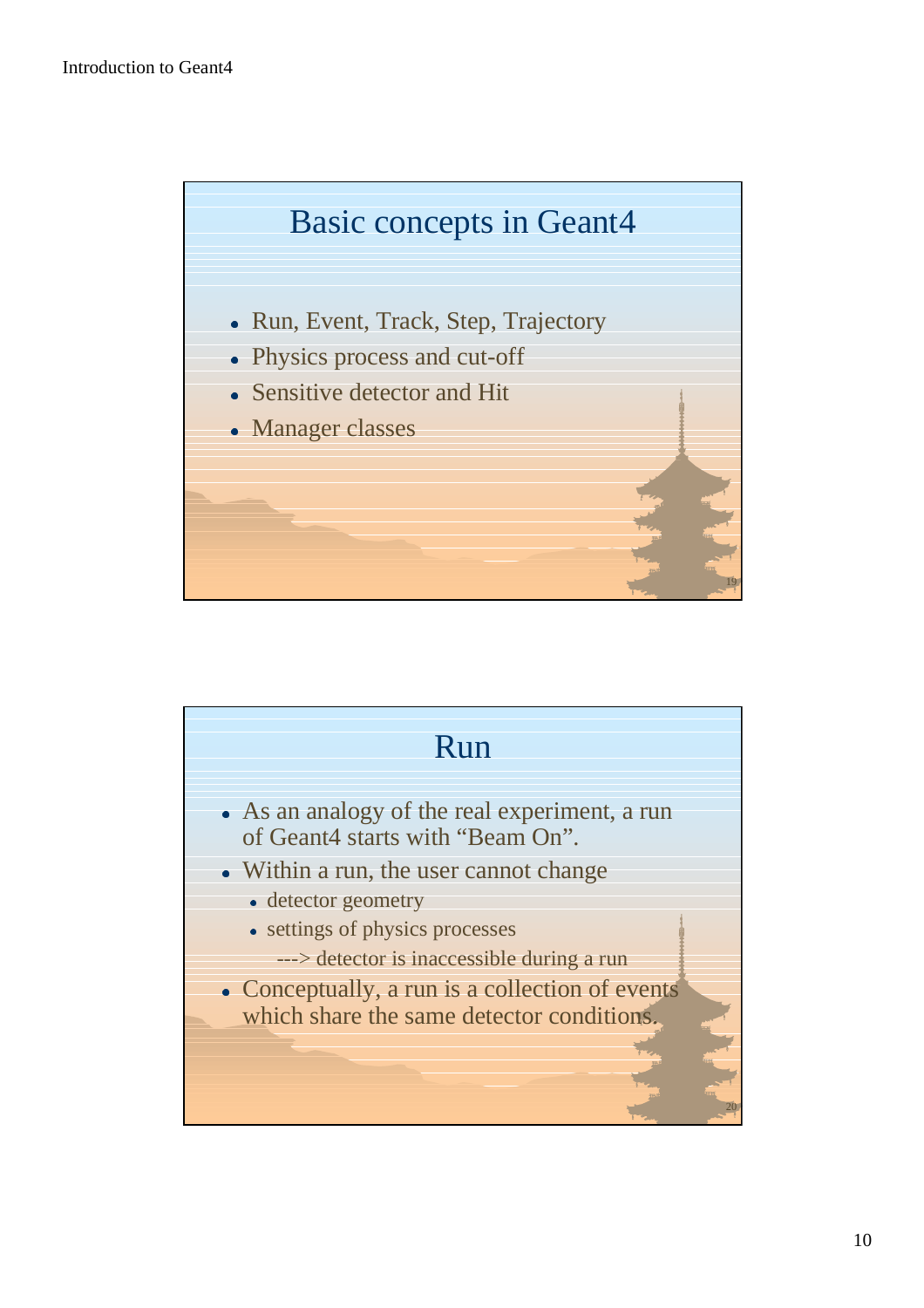#### Event

- $\bullet$  At beginning of processing, an event contains primary particles. These primaries are pushed into a stack.
- $\bullet$  When the stack becomes empty, processing of an event is over.
- G4Event class represents an event. It has following objects at the end of its processing.
	- List of primary vertexes and particles
	- Trajectory collection (optional)
	- Hits collections
	- Digits collections (optional)

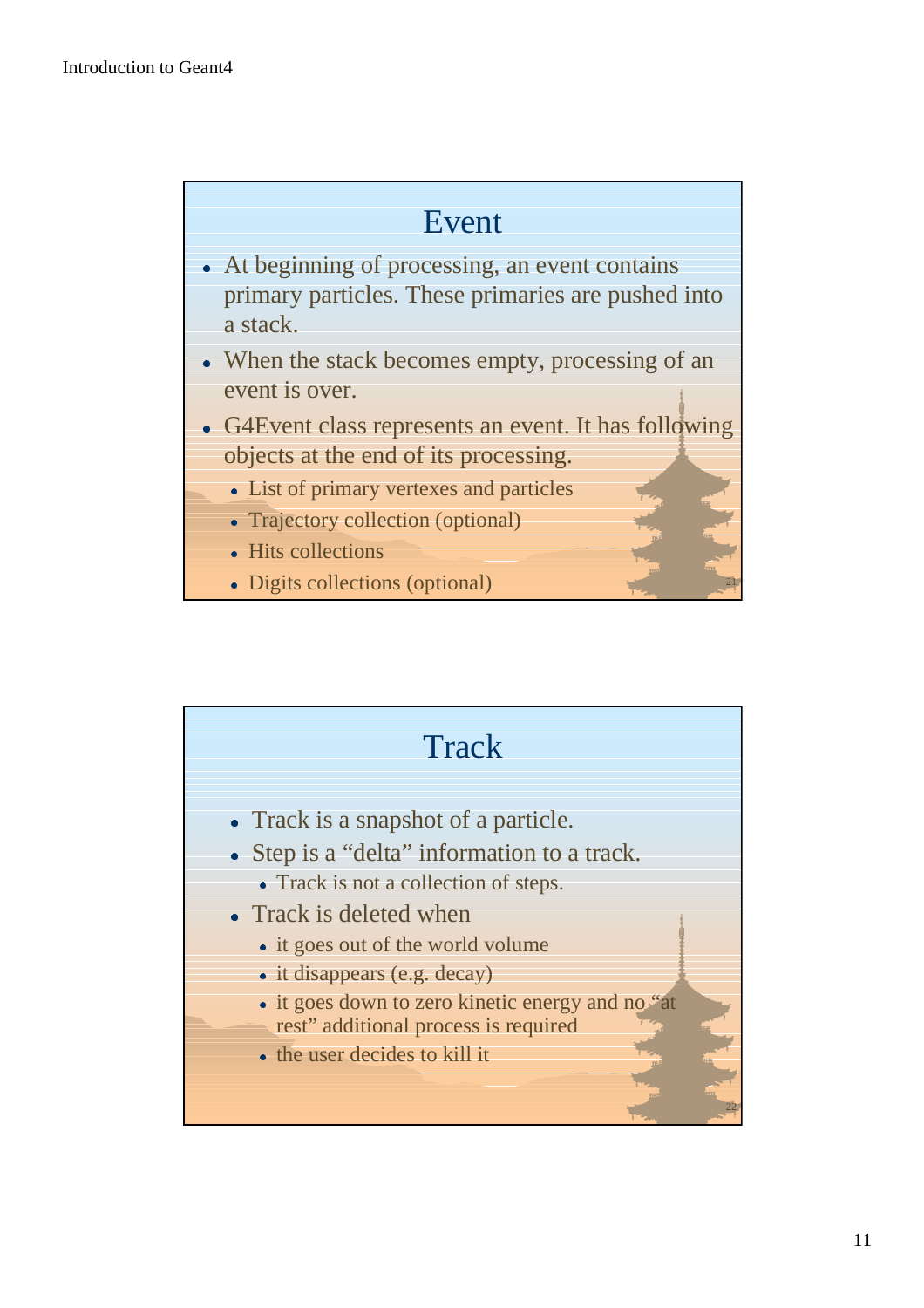#### **Track**

- A track is made of three layers of class objects.
	- G4Track
		- Position, volume, track length, global ToF
		- ID of itself and mother track
	- G4DynamicParticle
		- Momentum, energy, local time, polarization
		- Pre-fixed decay channel
	- G4ParticleDefinition
		- Shared by all G4DynamicParticle of same type
		- Mass, lifetime, charge, other physical quantities

23

• Decay table

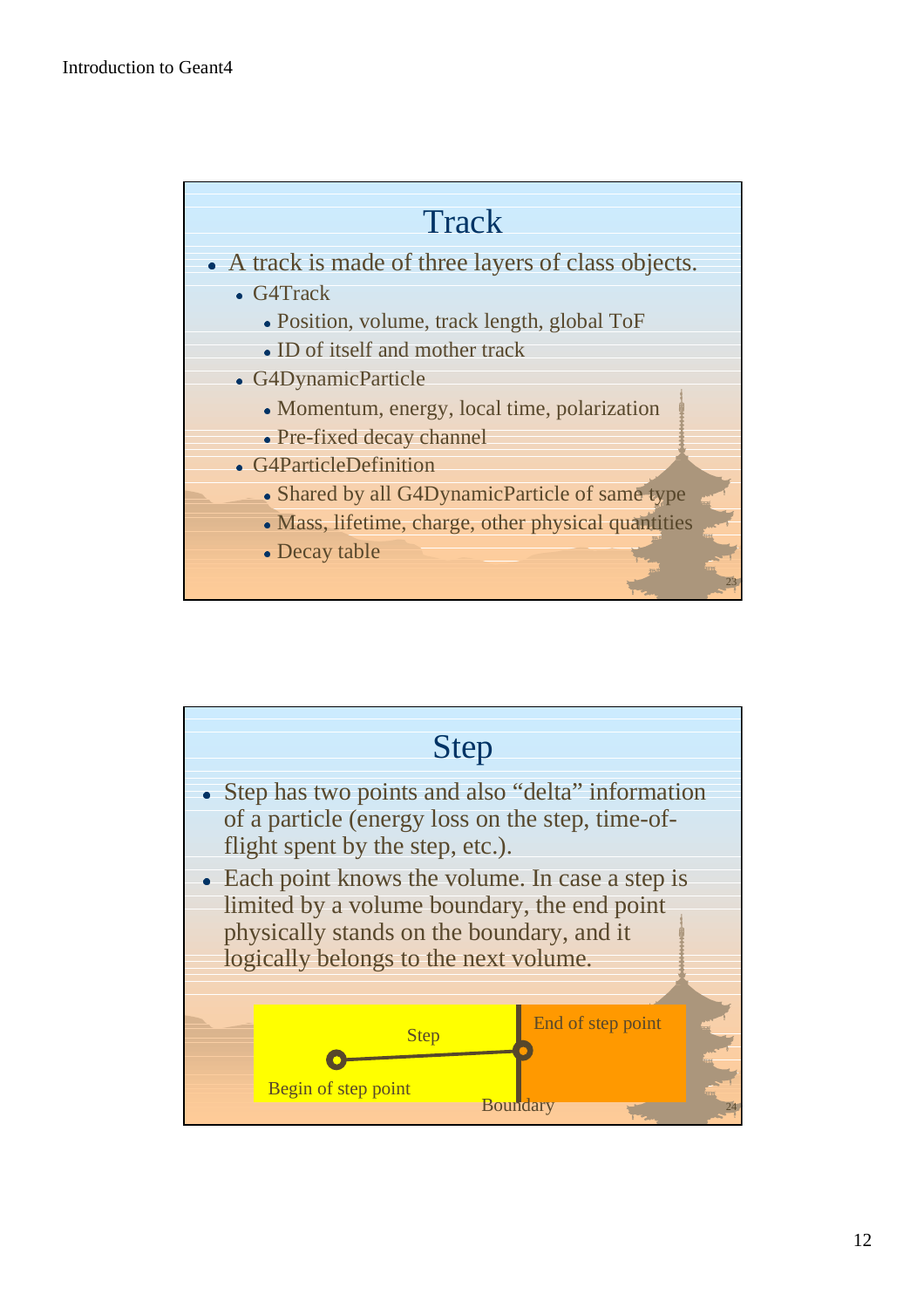# **Trajectory**

- $\bullet$  Trajectory is a record of a track history. It stores some information of all steps done by the track as objects of G4TrajectoryPoint class.
- It is advised not to store trajectories for secondary particles generated in a shower because of the memory consumption.
- The user can create his own trajectory class deriving from G4VTrajectory and G4VTrajectoryPoint base classes for storing any additional information useful to the simulation.

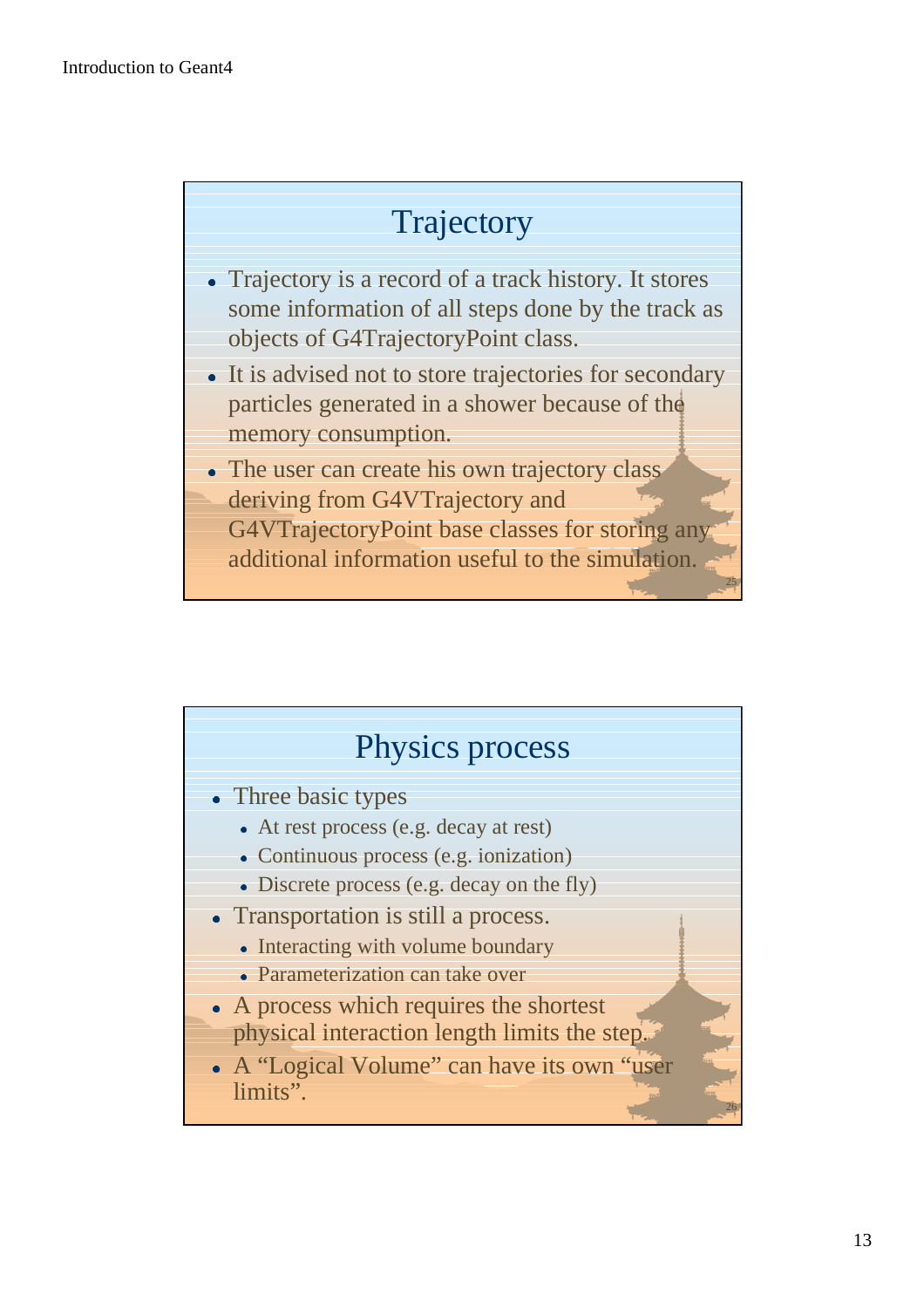## Cut-off

- In Geant4, the user defines cut-off by length instead of energy.
	- It makes poor sense to use the energy cut-off.
		- Range of 10 keV gamma in  $Si \sim a$  few cm
		- Range of 10 keV electron in  $Si \sim a$  few micron
	- $\bullet$  Cut-off represents the accuracy of the stopping position. It does not mean that the track is killed at the corresponding energy.
	- In Geant4, a track reached to the cut-off is traced down to zero kinetic energy with one additional step. Additional "AtRest" process may occur.

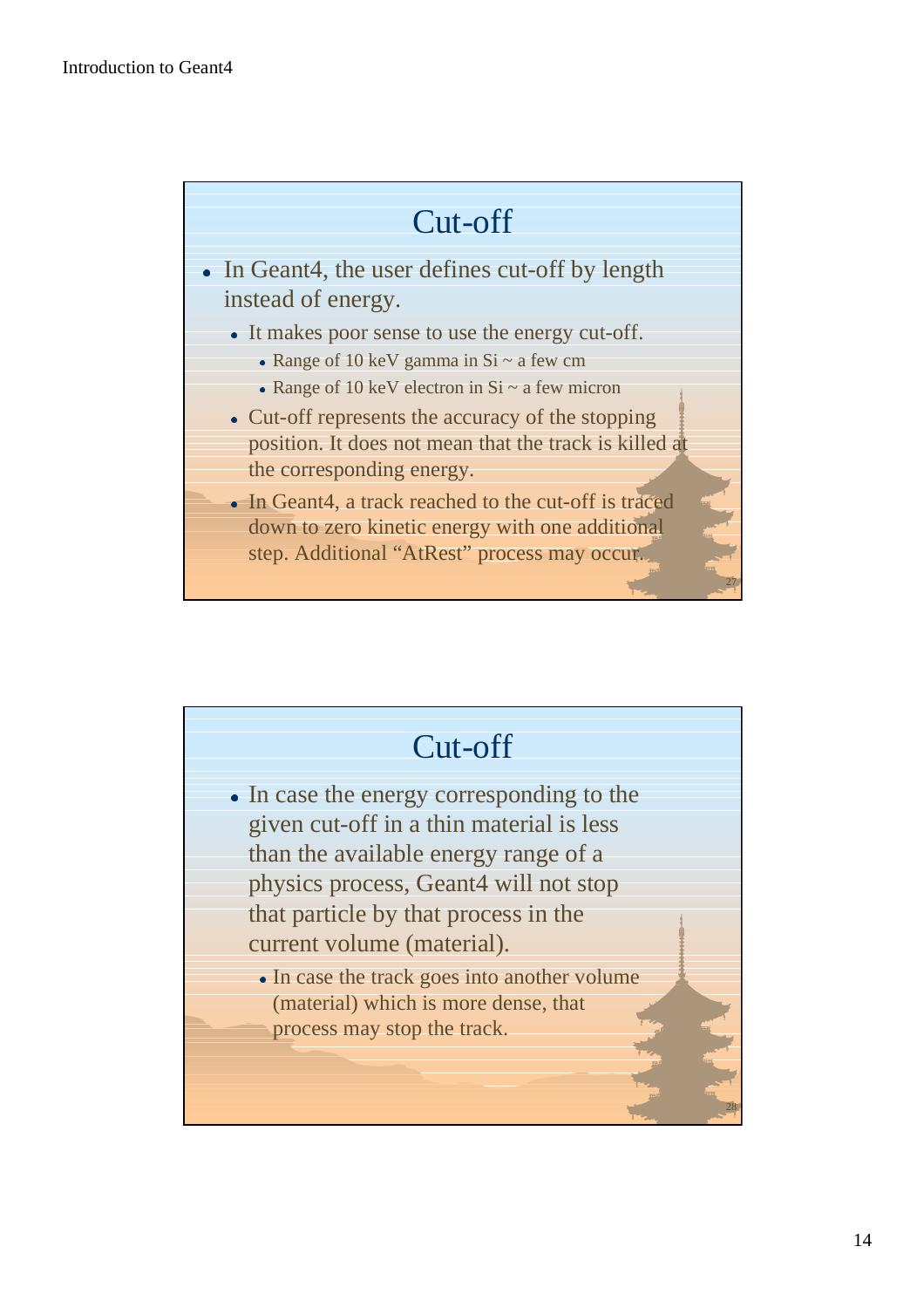

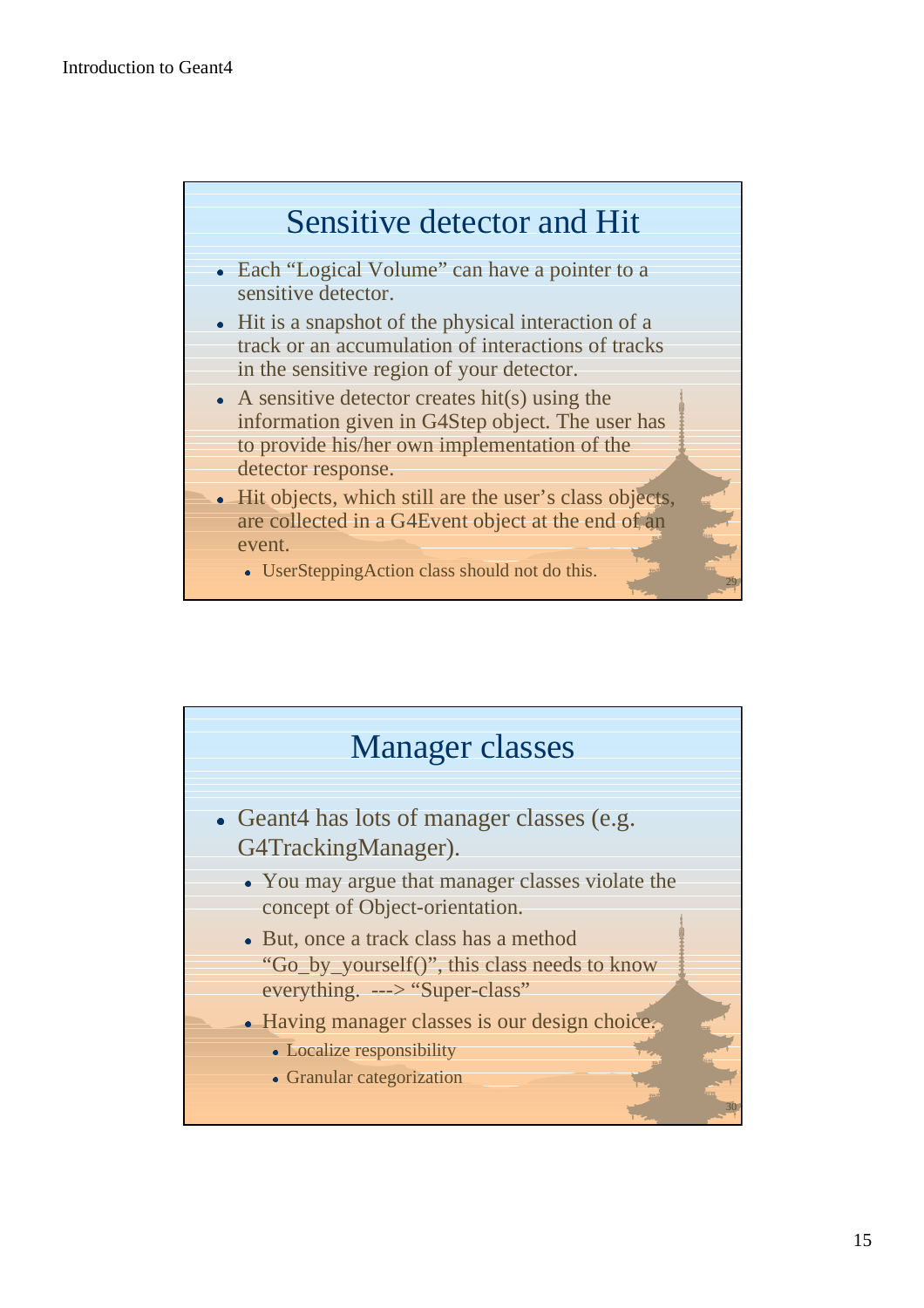

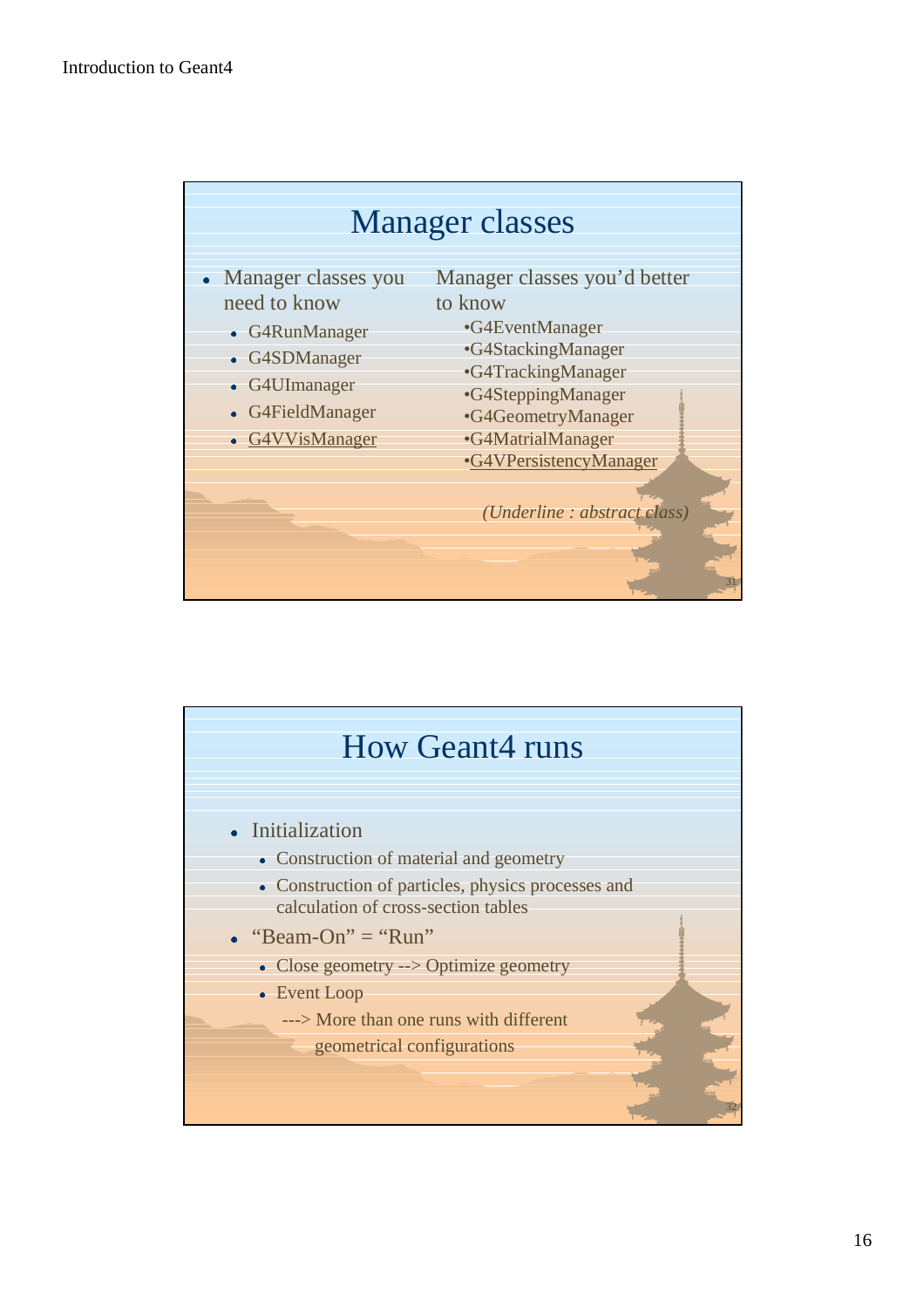

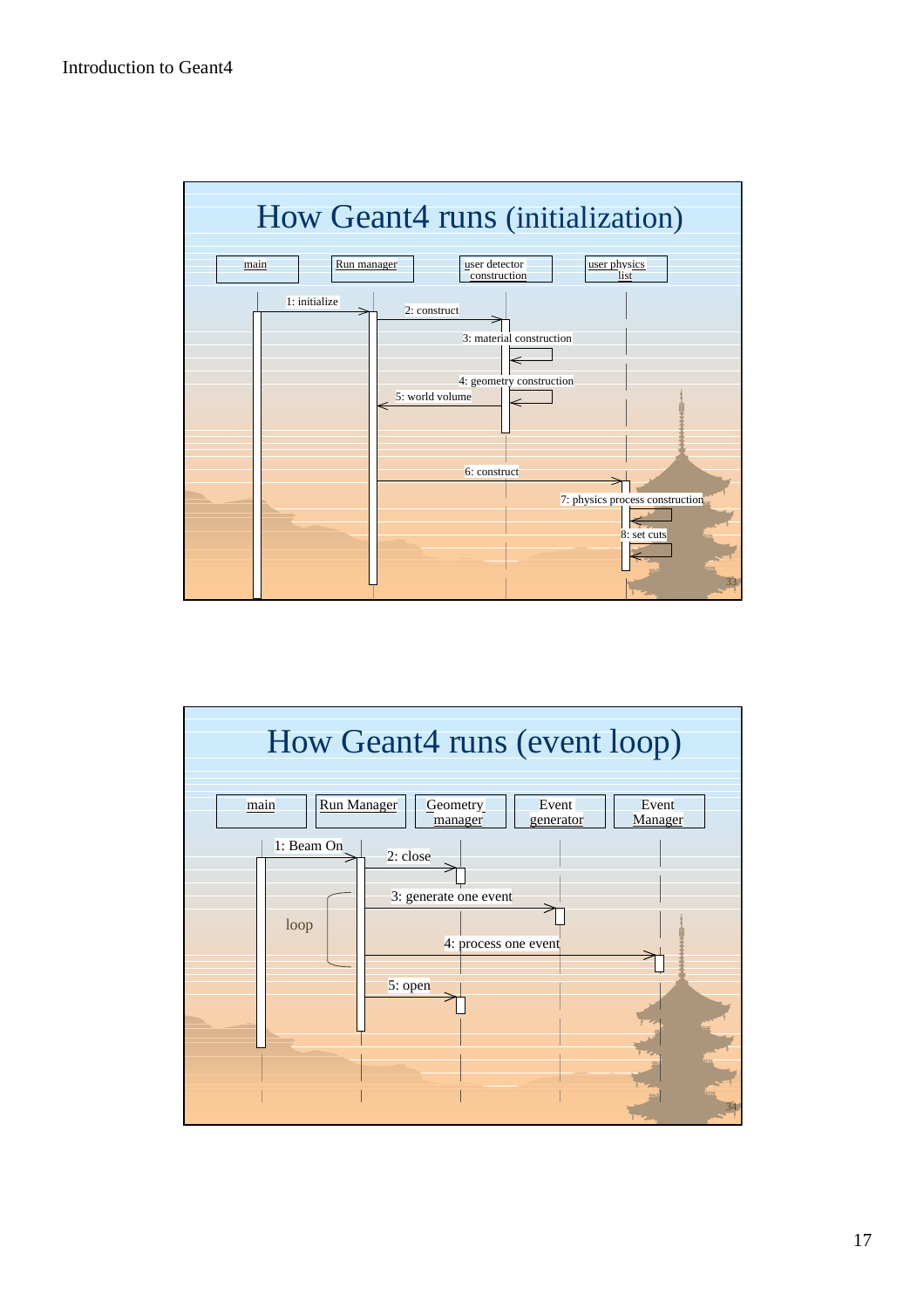

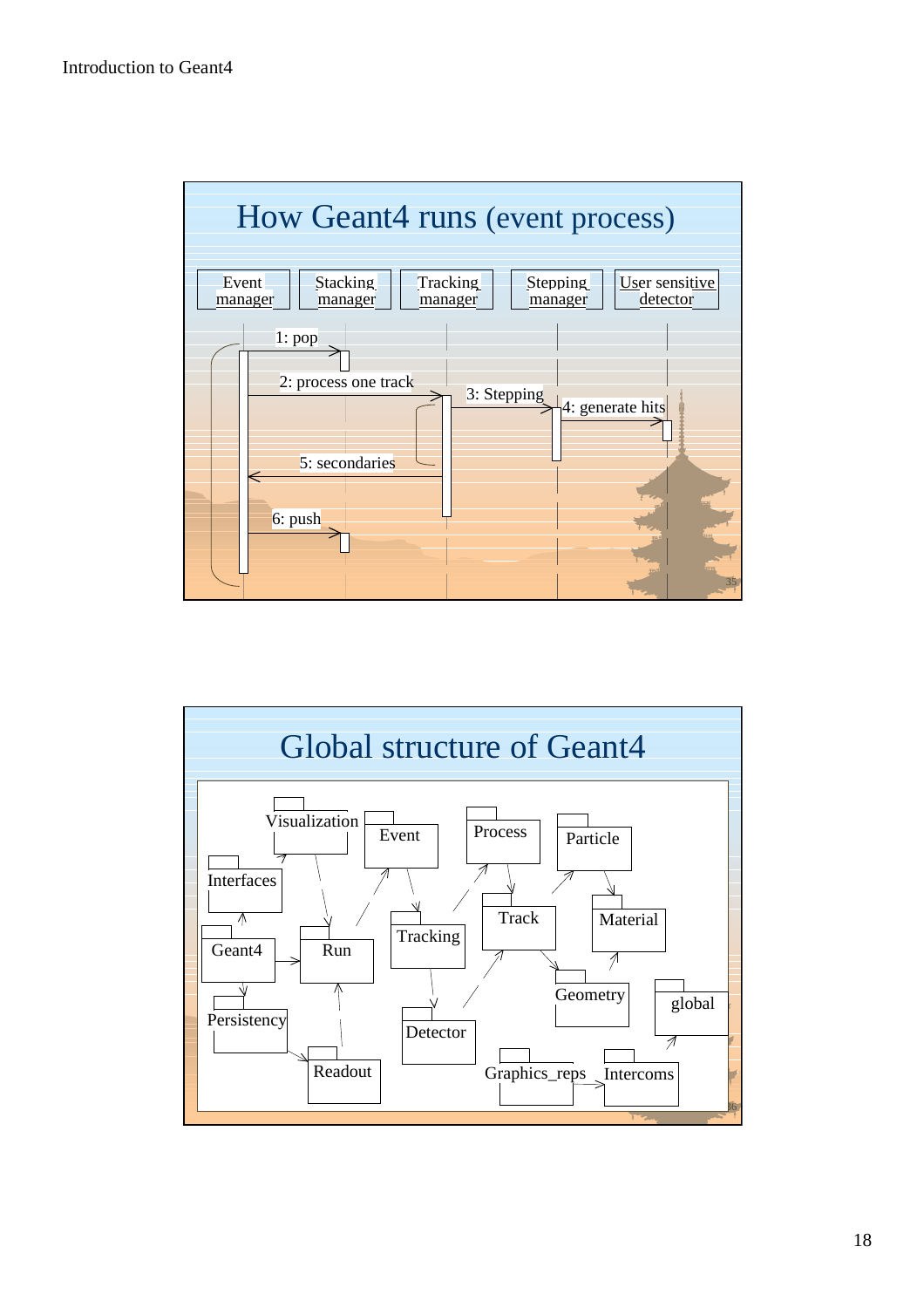

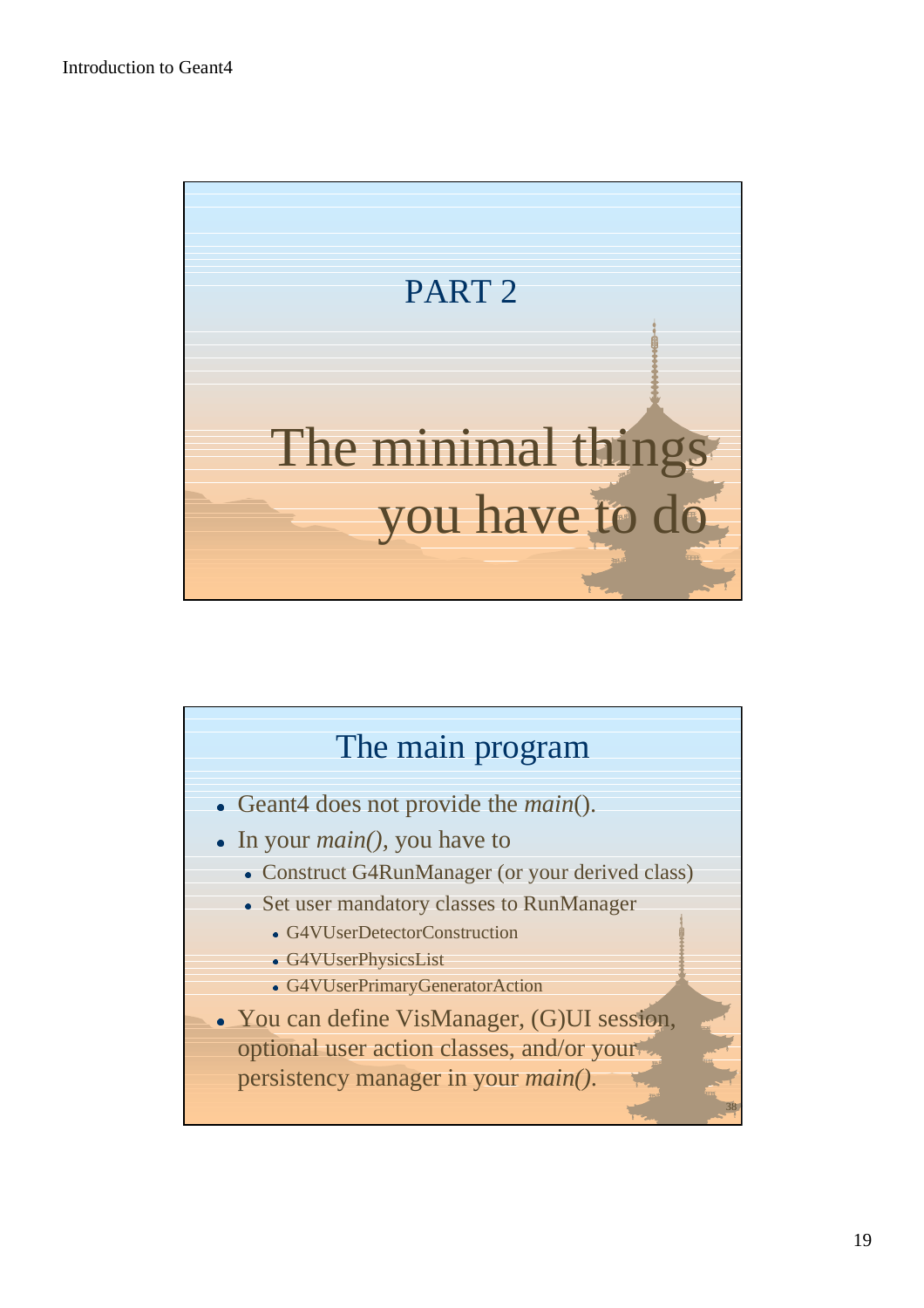

- Derive your own concrete class from G4VUserDetectorConstruction abstract base class.
- In the virtual method *Construct*(),
	- Construct all necessary materials
	- Construct volumes of your detector geometry
	- Construct your sensitive detector classes and set them to the detector volumes
- Optionally you can define visualization attributes of your detector elements.

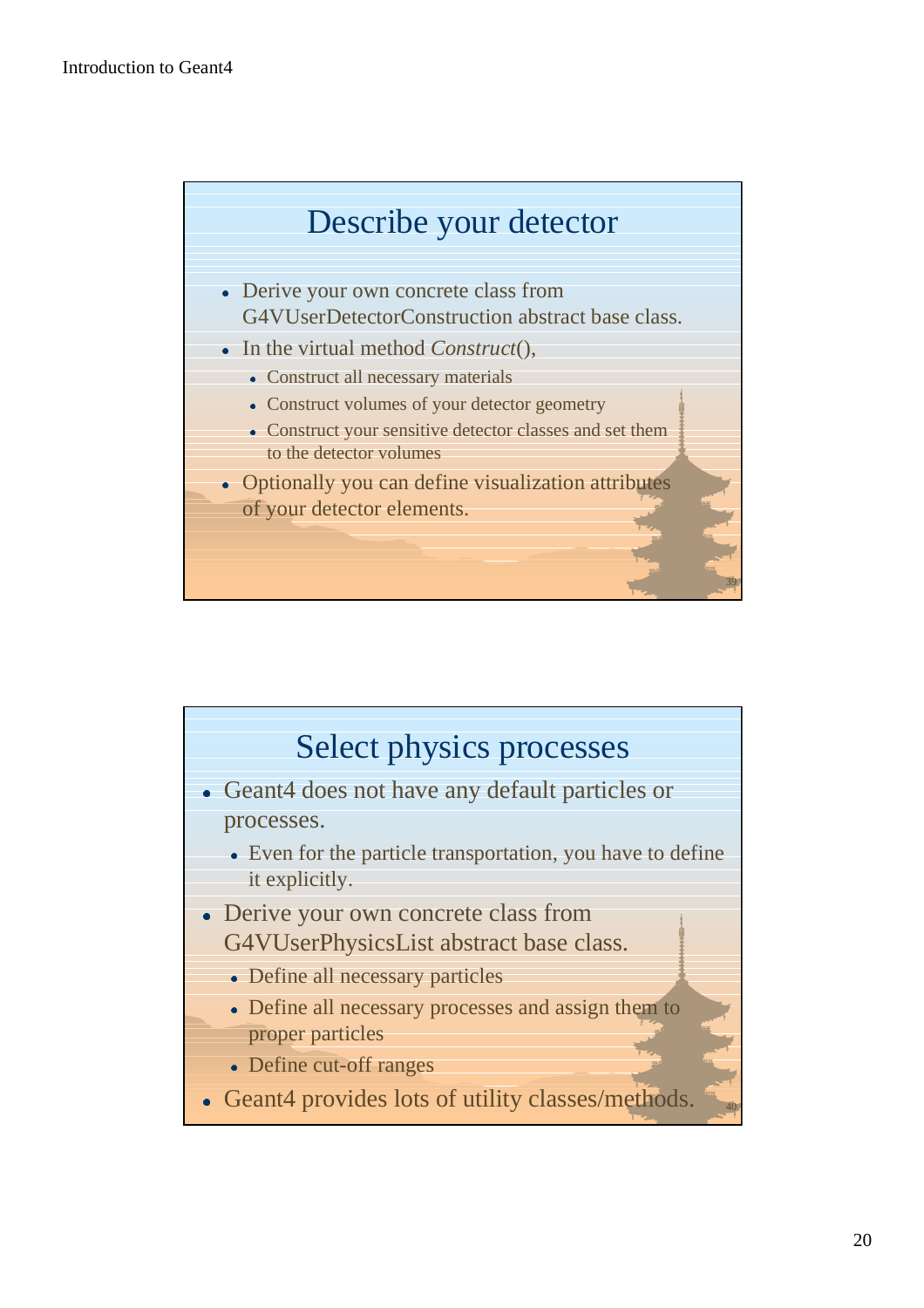

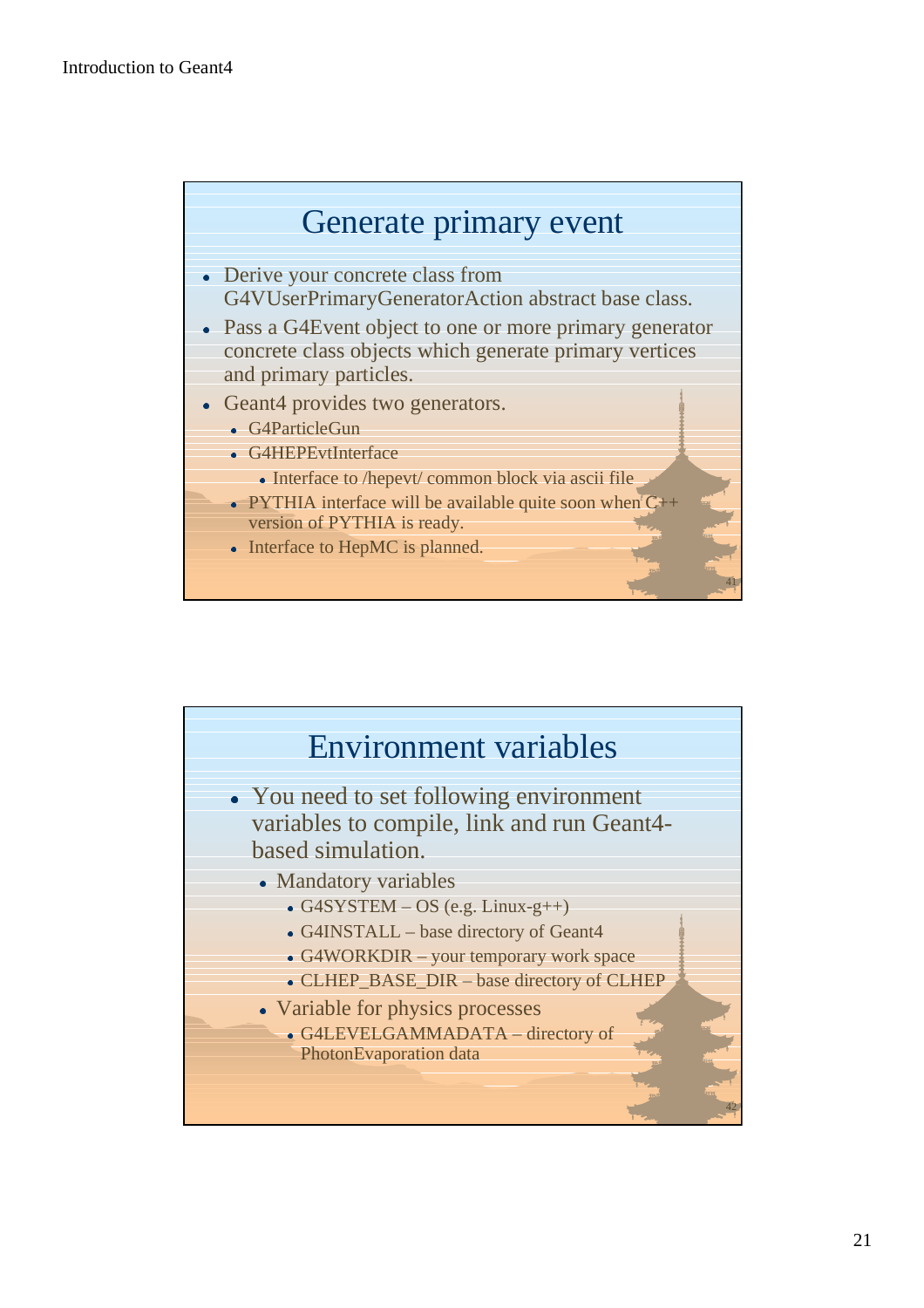

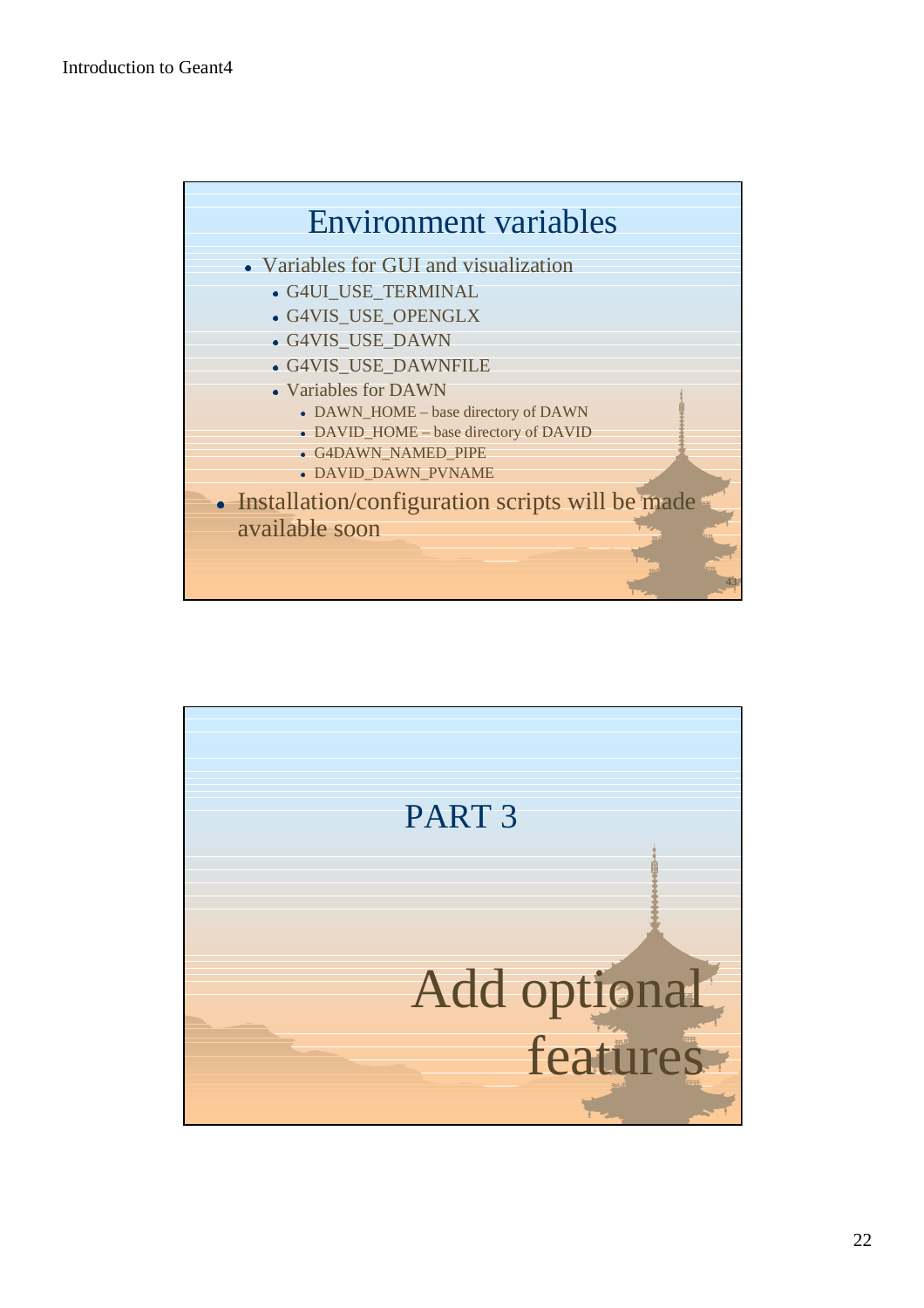

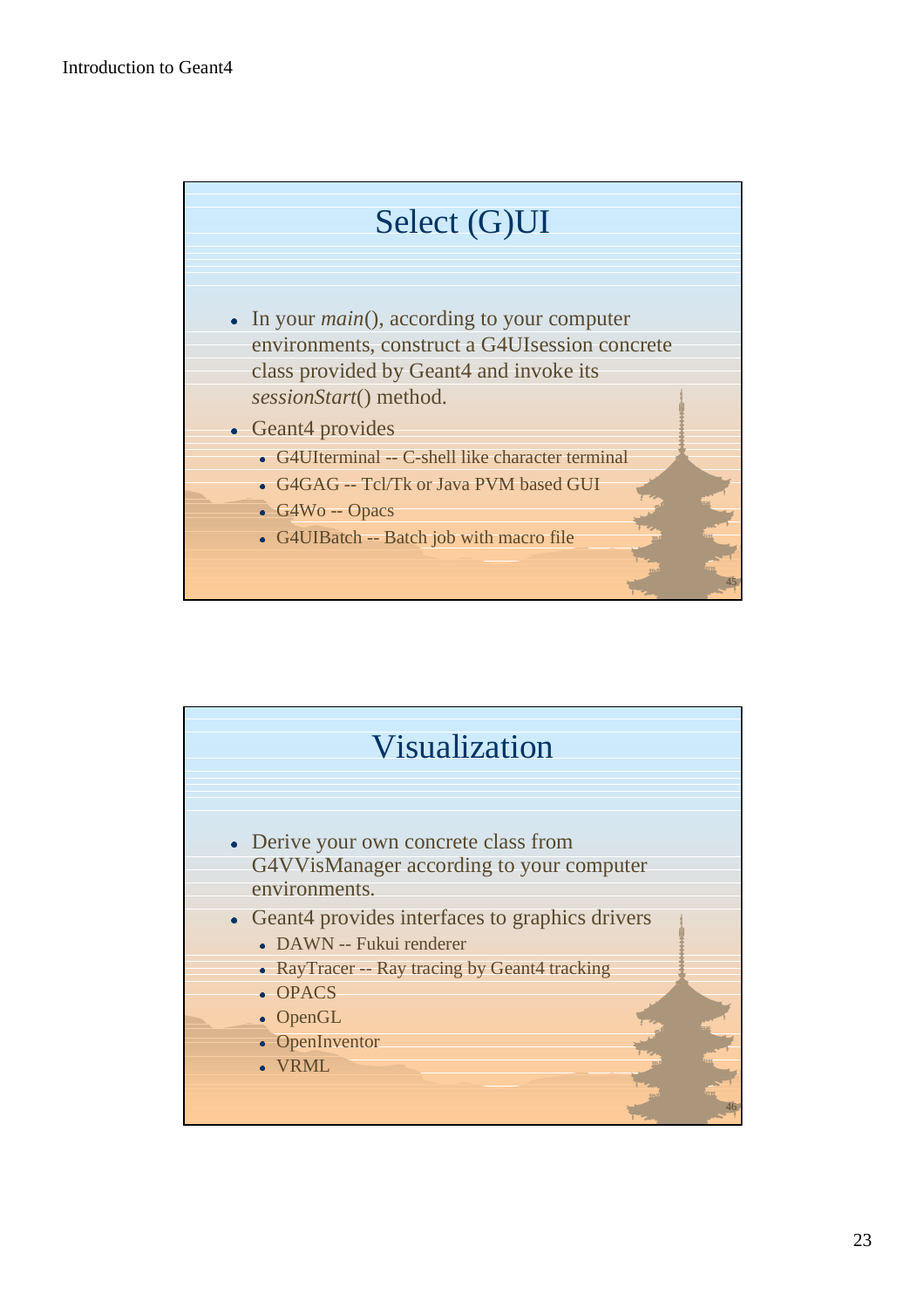

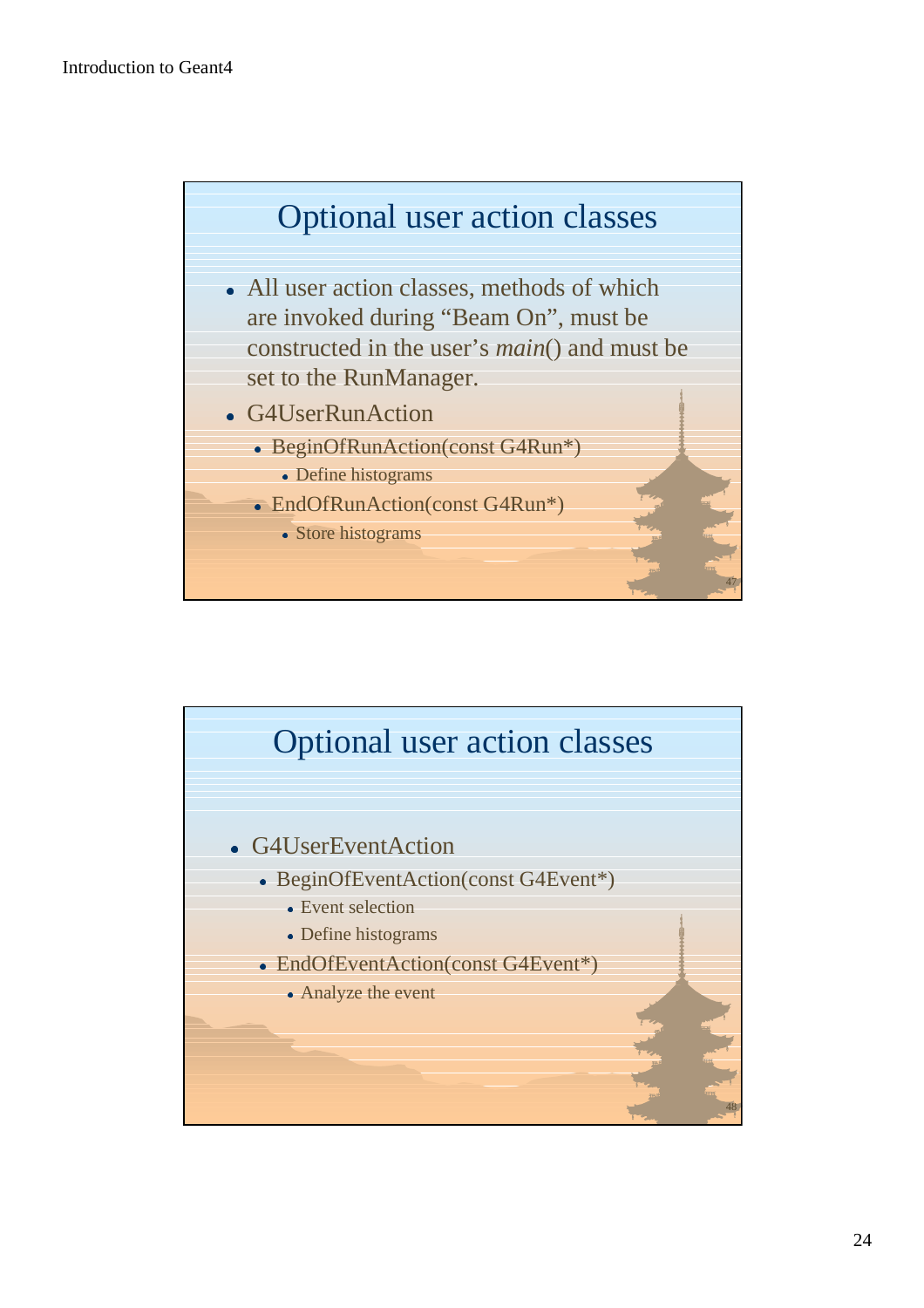

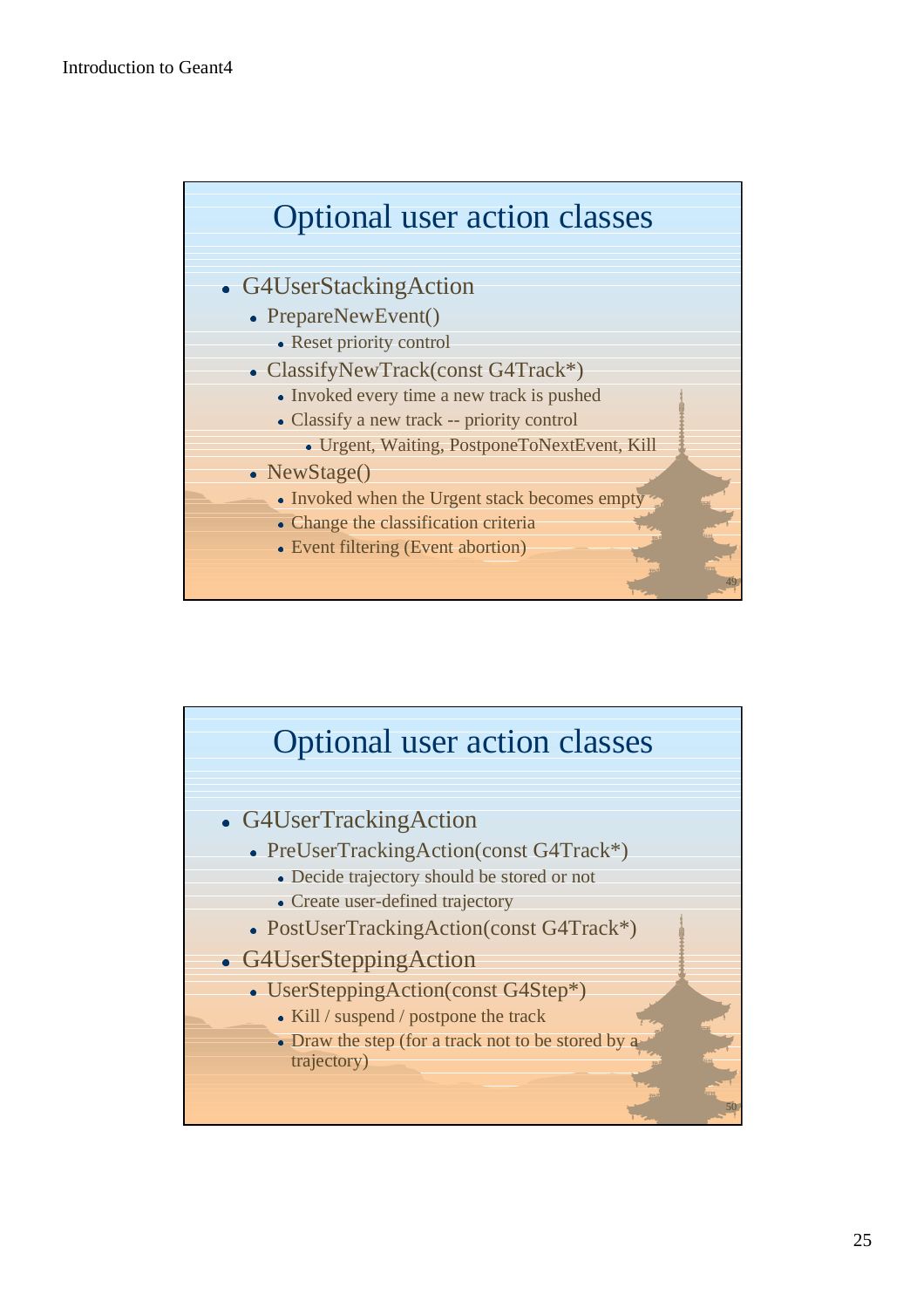

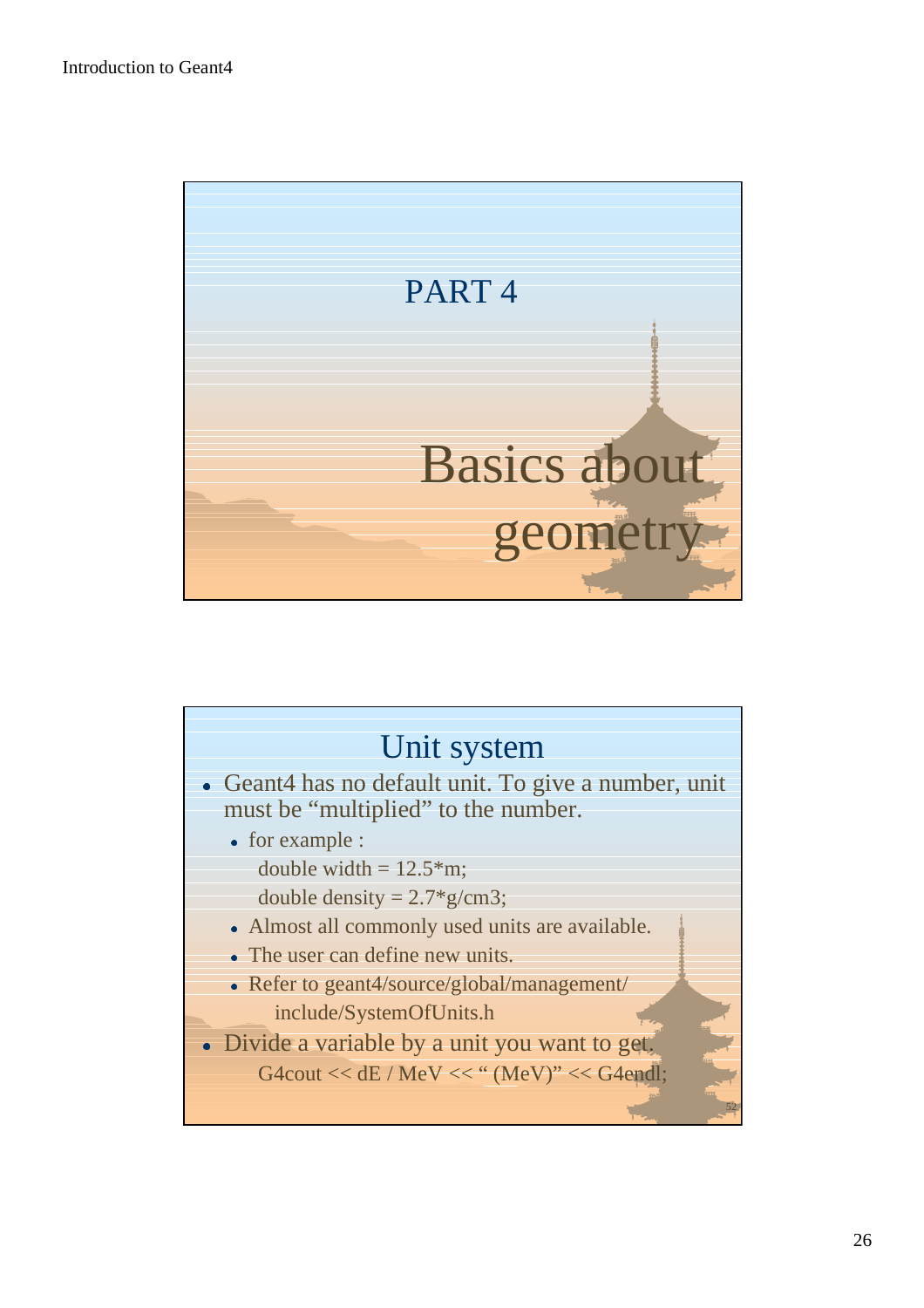

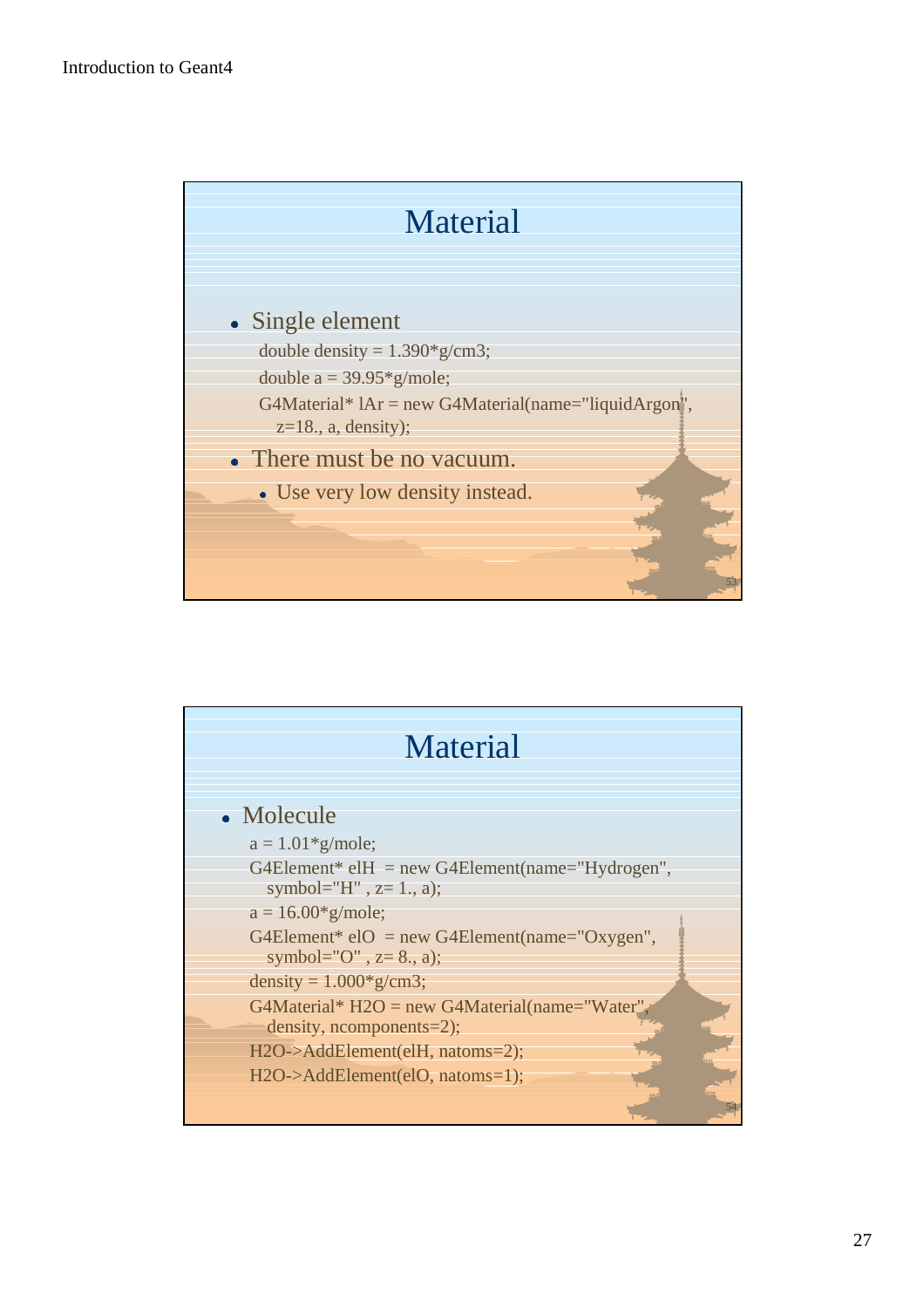

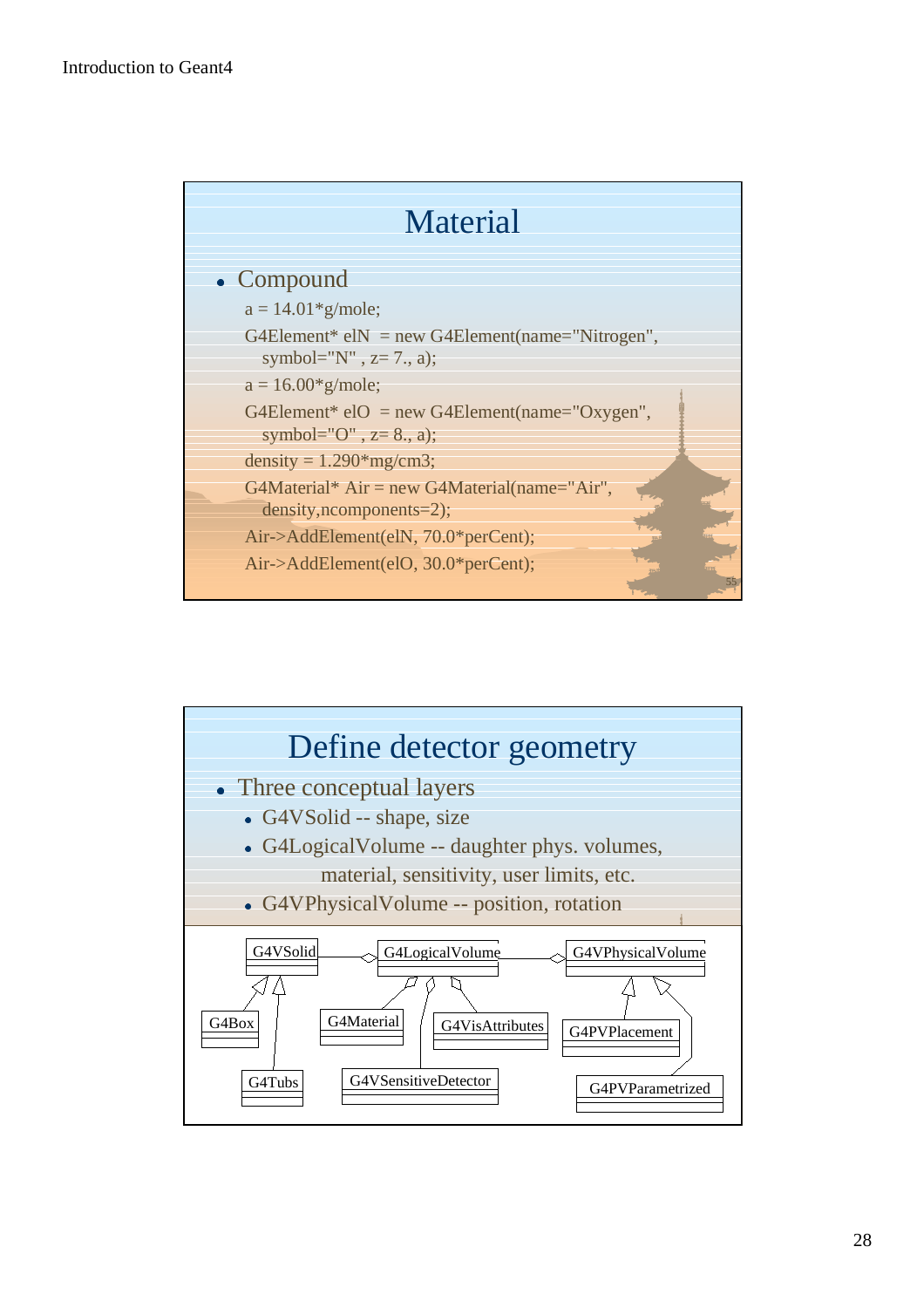

#### • Basic strategy

 $G4V\text{Solid* }p\text{Box}\text{Solid} = new G4Box$ ("aBoxSolid", 1.\*m, 2.\*m, 3.\*m);

 $G4LogicalVolume* pBoxLog = new G4LogicalVolume($  pBoxSolid, pBoxMaterial, "aBoxLog", 0, 0, 0);  $G4VPhysicalVolume* aBoxPhys = new G4PVPlacement($ 

- pRotation, G4ThreeVector(posX, posY, posZ), pBoxLog, "aBoxPhys", pMotherLog, 0, copyNo);
- A unique physical volume which represents the experimental area must exist and it fully contains all of other components.

---> The world volume

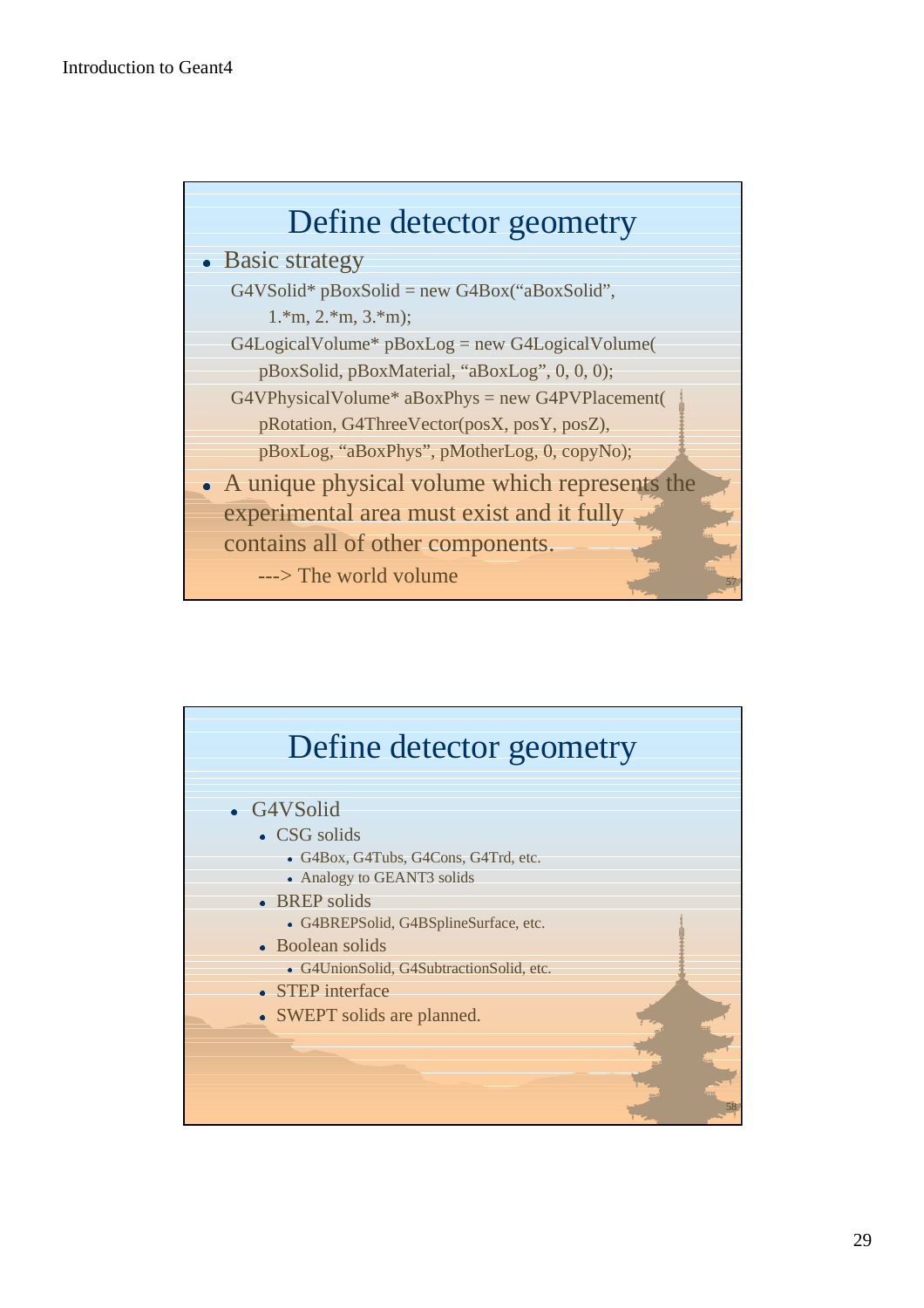

#### • G4LogicalVolume

- Contains all information of volume except position:
	- Shape and dimension (G4VSolid)
	- Material, sensitivity, visualization attributes
	- Position of daughter volumes
	- Magnetic field, User limits
	- Shower parameterization
- Physical volumes of same type can share a logical volume.
- It has several basic Set methods.

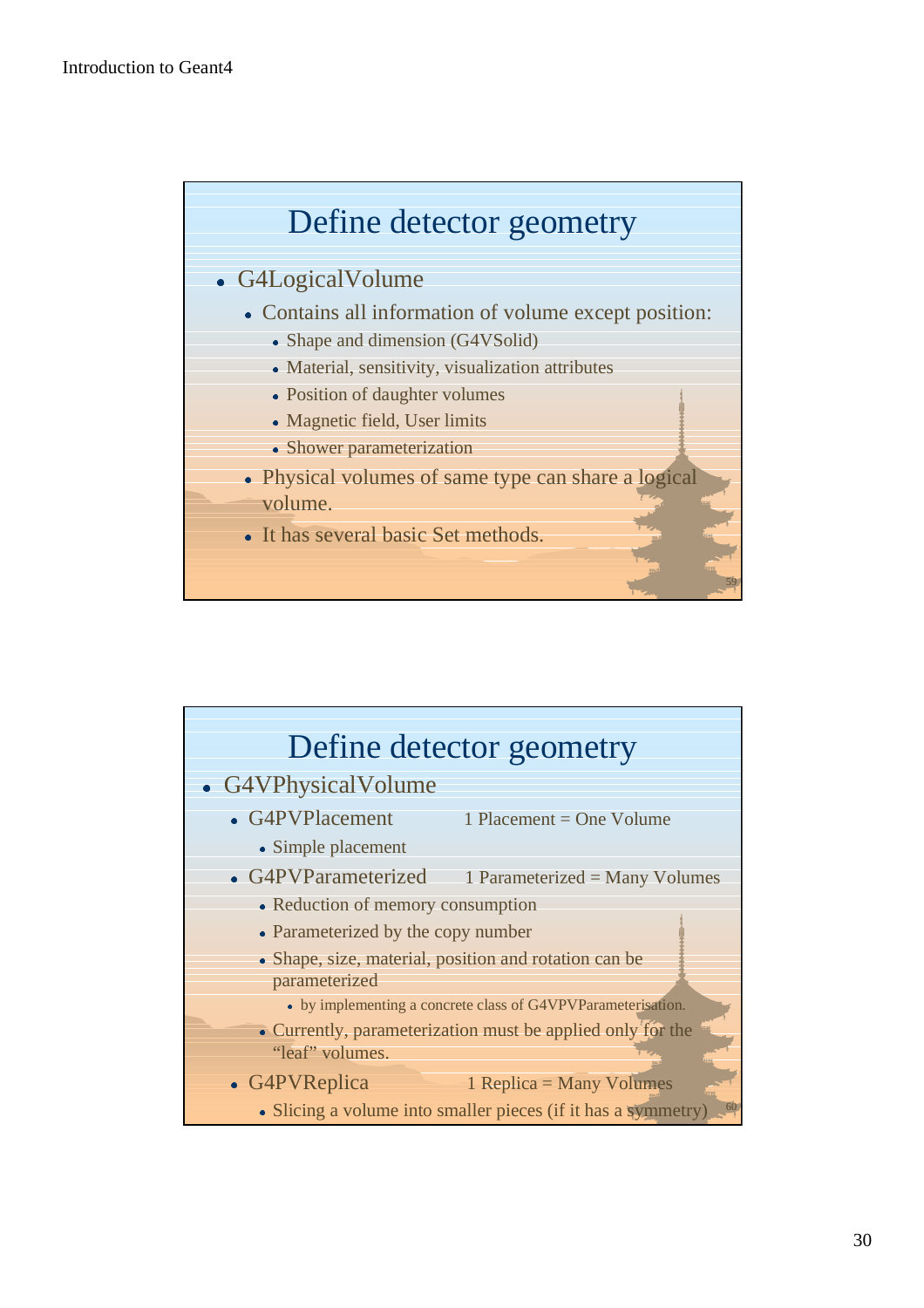# Magnetic field

- $\bullet$  In order to propagate a particle inside a field (e.g. magnetic, electric or both), we integrate the equation of motion of the particle in the field.
- $\bullet$  In general this is best done using a Runge-Kutta method for the integration of ordinary differential equations. Several Runge-Kutta methods are available.
- In specific cases other solvers can also be used:
	- In a uniform field as the analytical solution is known.
	- $\bullet$  In a nearly uniform field where we perturb it.

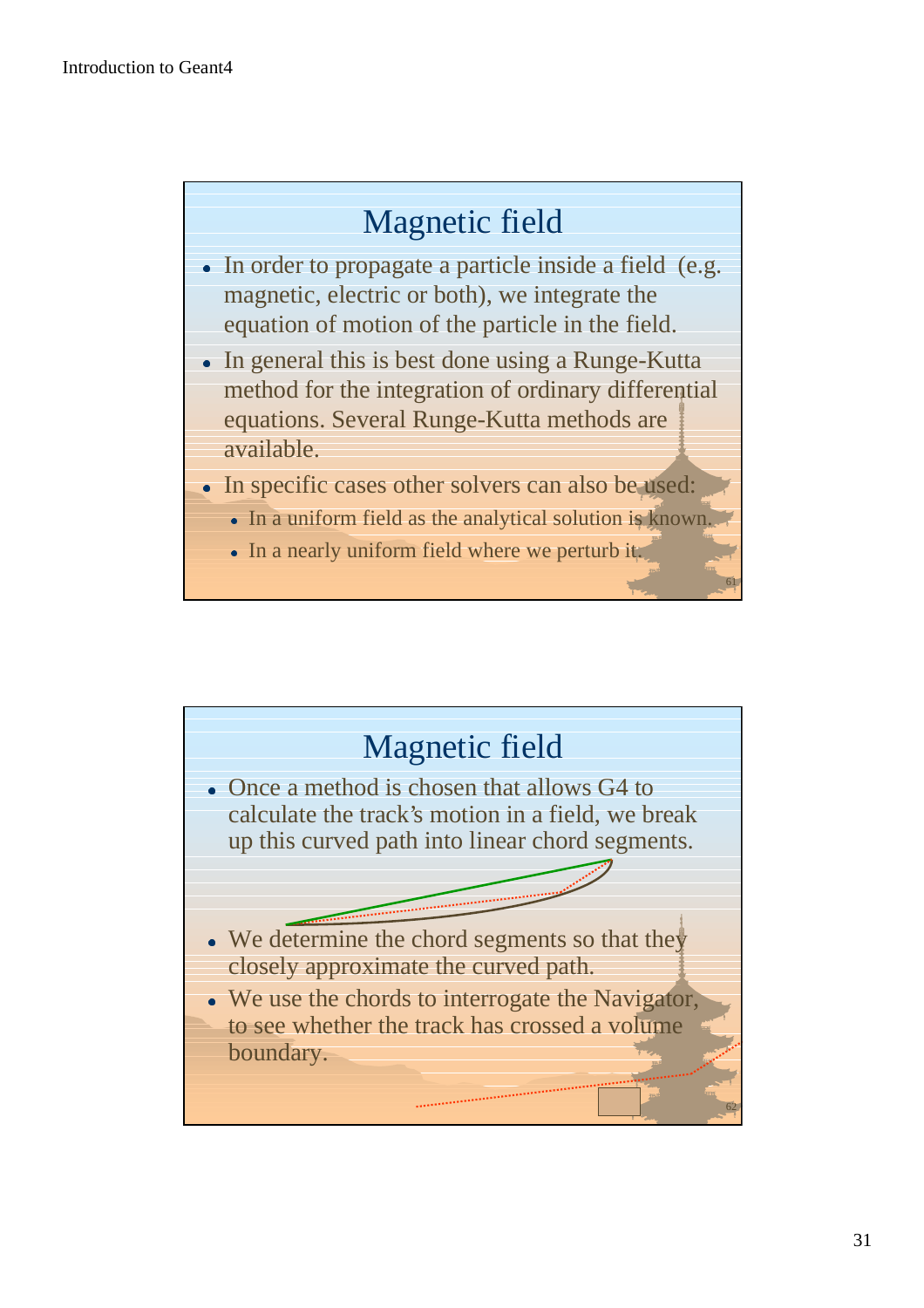

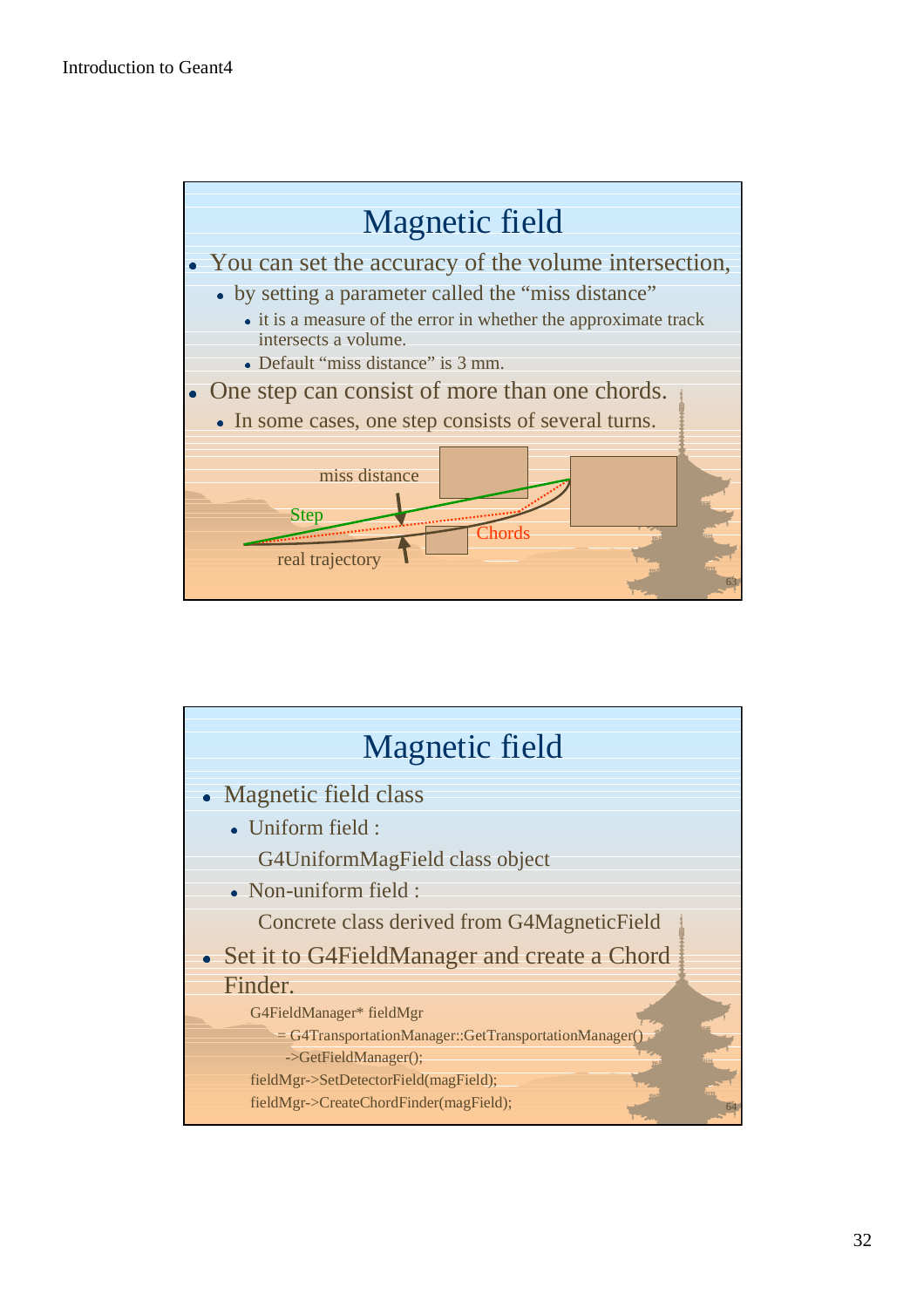## Touchable

- As mentioned already, G4Step has two G4StepPoint objects as its starting and ending points. All the geometrical information of the particular step should be got from "PreStepPoint".
	- Geometrical information associated with G4Track is basically same as "PostStepPoint".
- Each G4StepPoint object has
	- Position in world coordinate system
	- Global and local time
	- Material
	- G4TouchableHistory for geometrical information

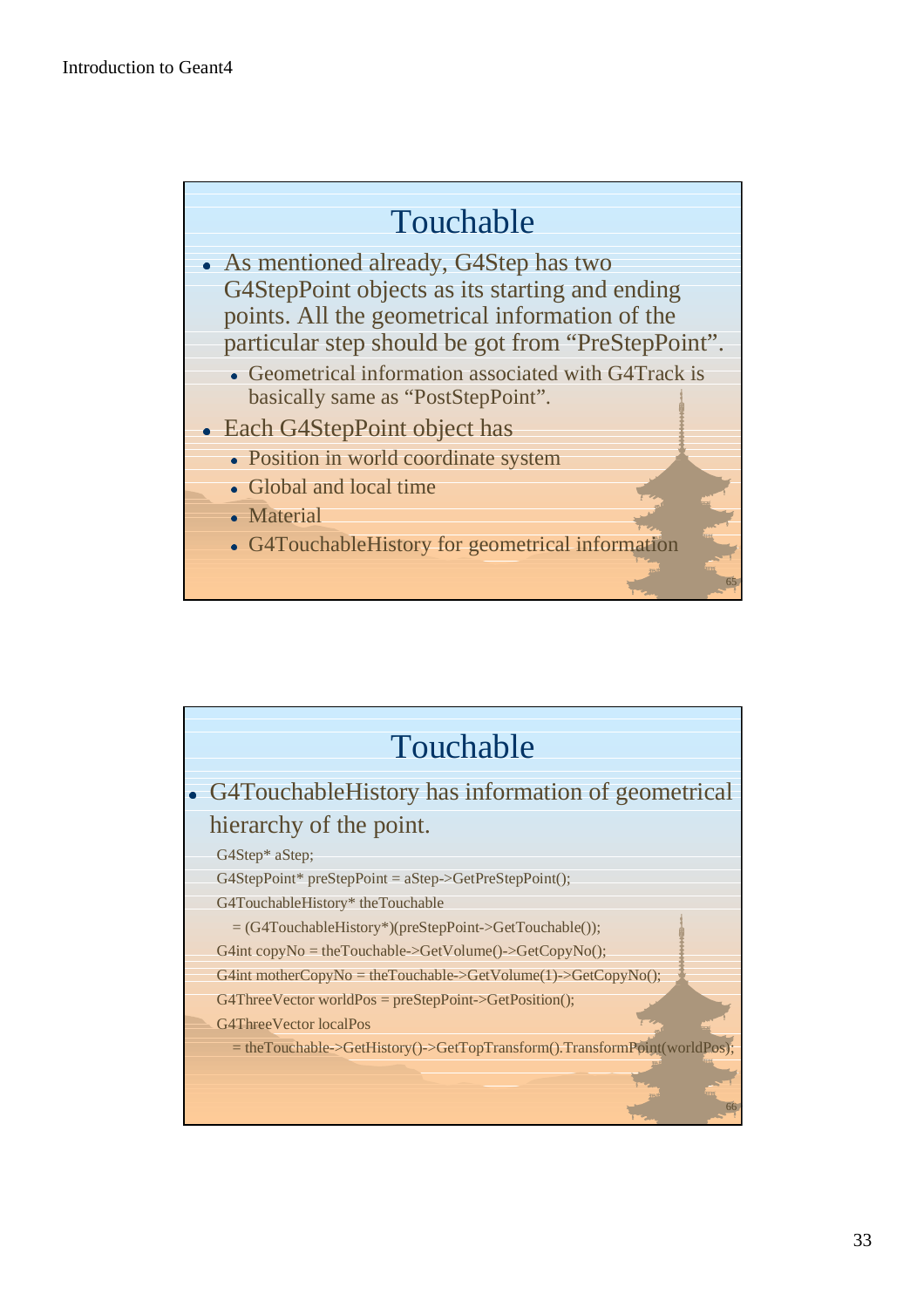

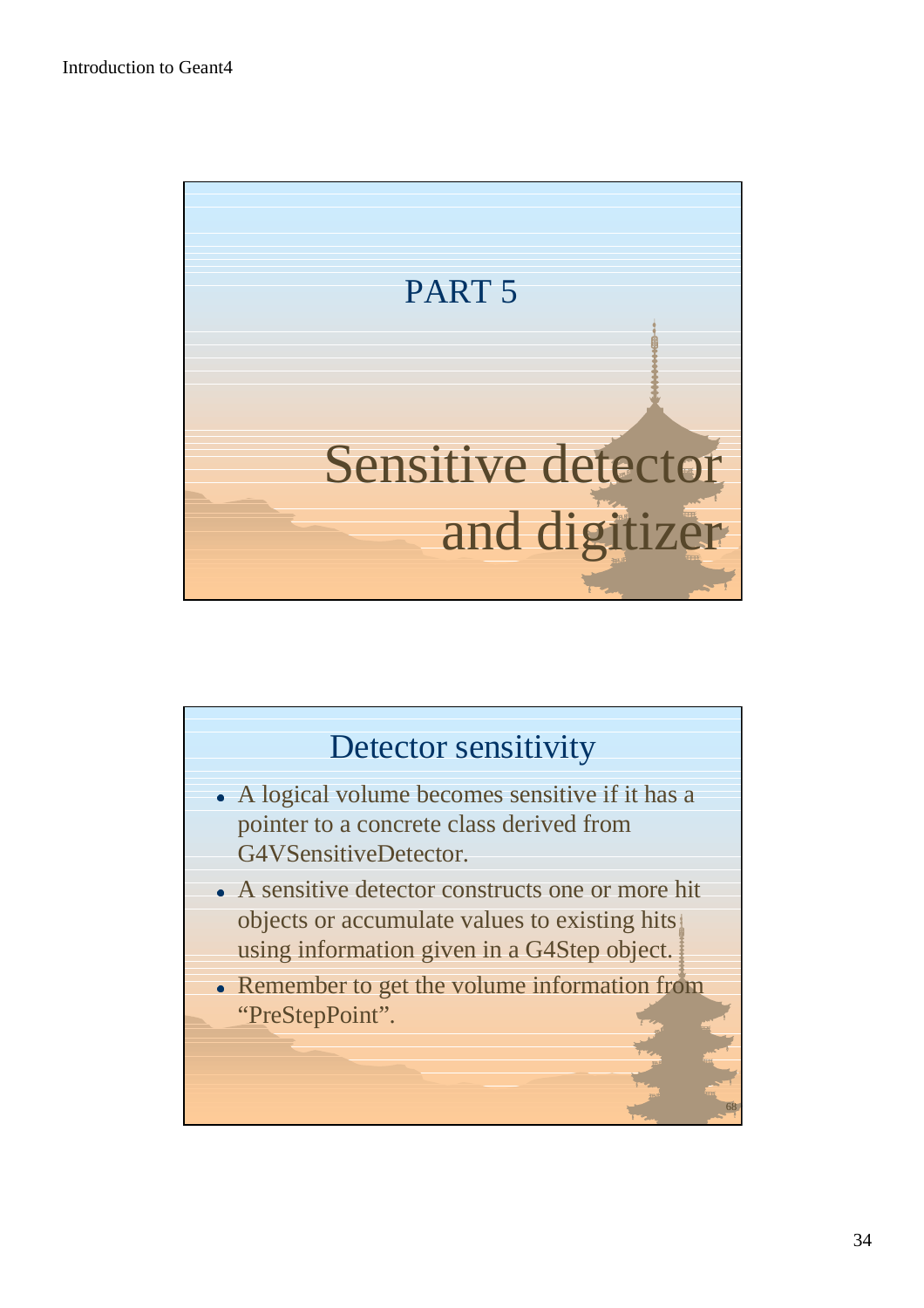

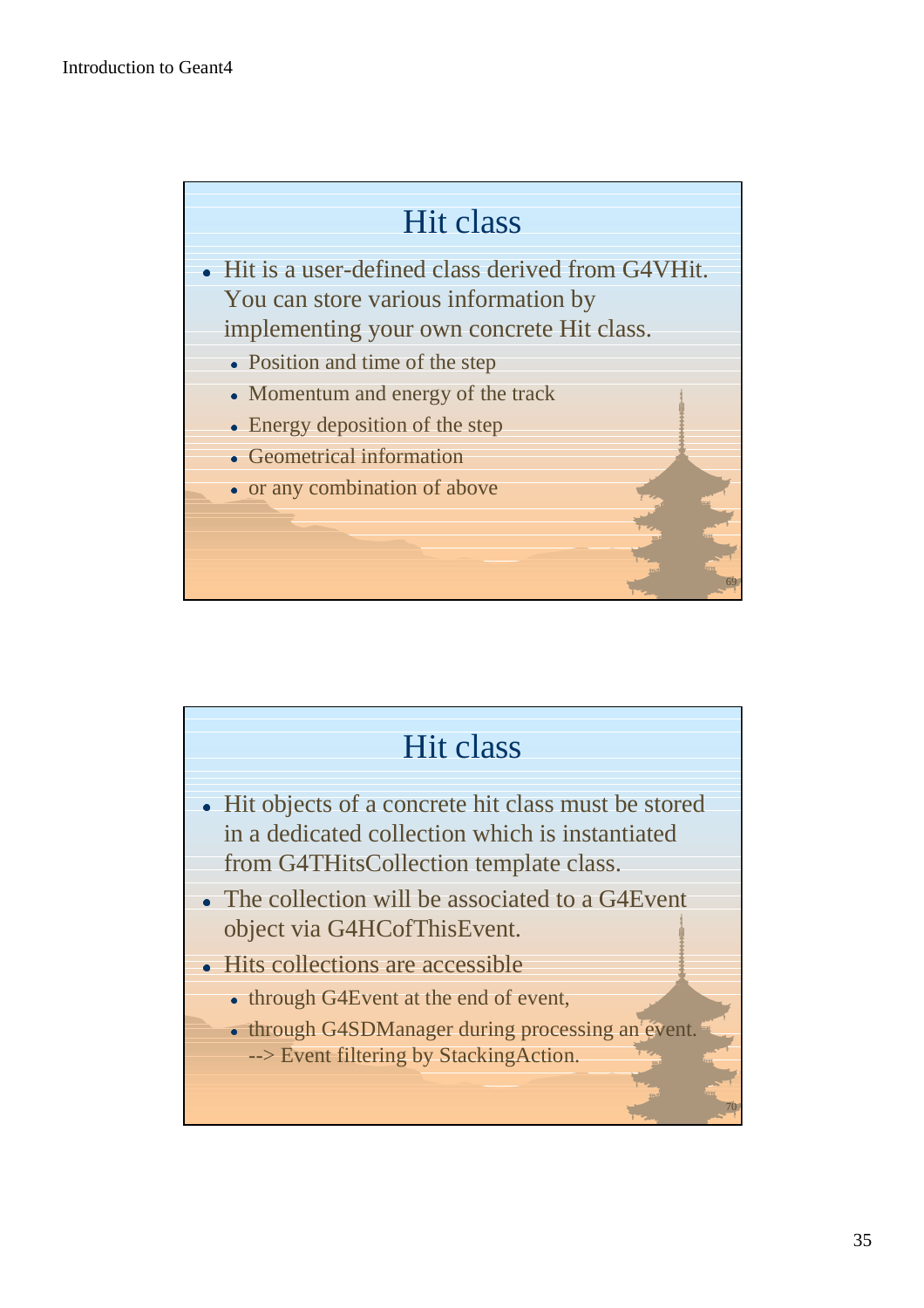

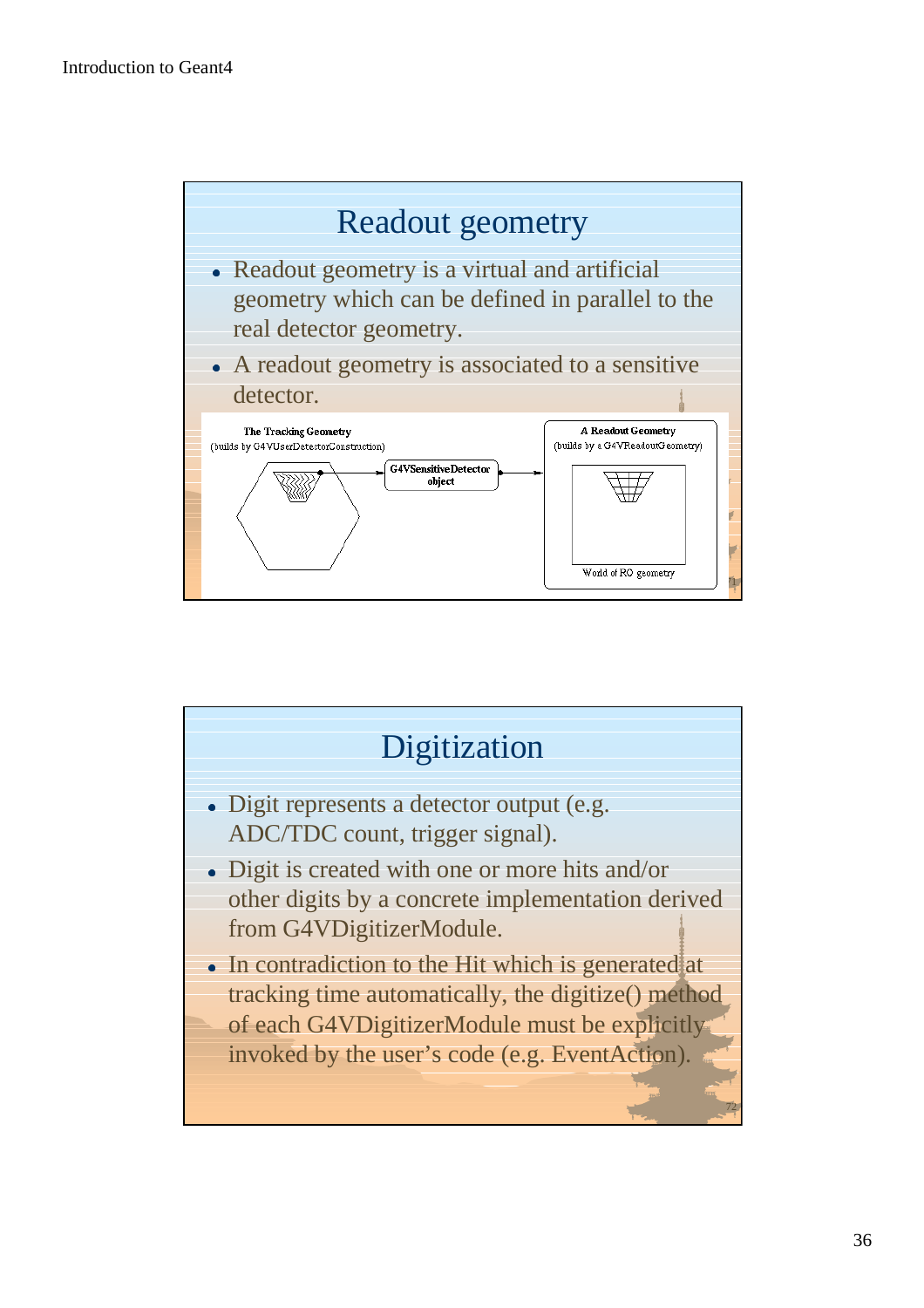

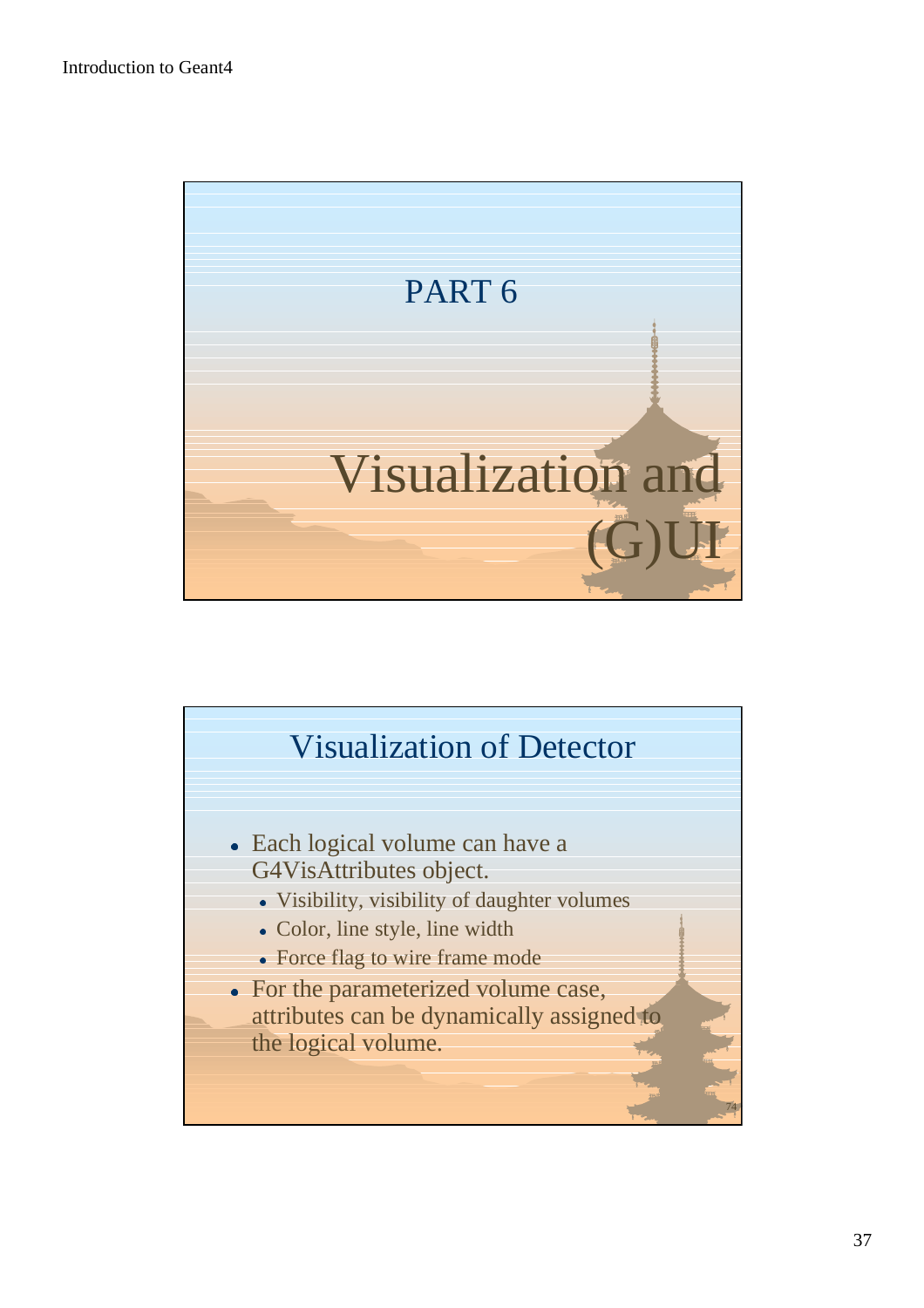

implementation of *Draw()* method.

- Colored marker
- Colored solid
- Change the color of detector element
- G4Trajectory class has a *Draw()* method.
	- $\bullet$  Blue : positive
	- **Green** : neutral
	- $\bullet$  Red : negative
	- You can implement alternatives by yourself

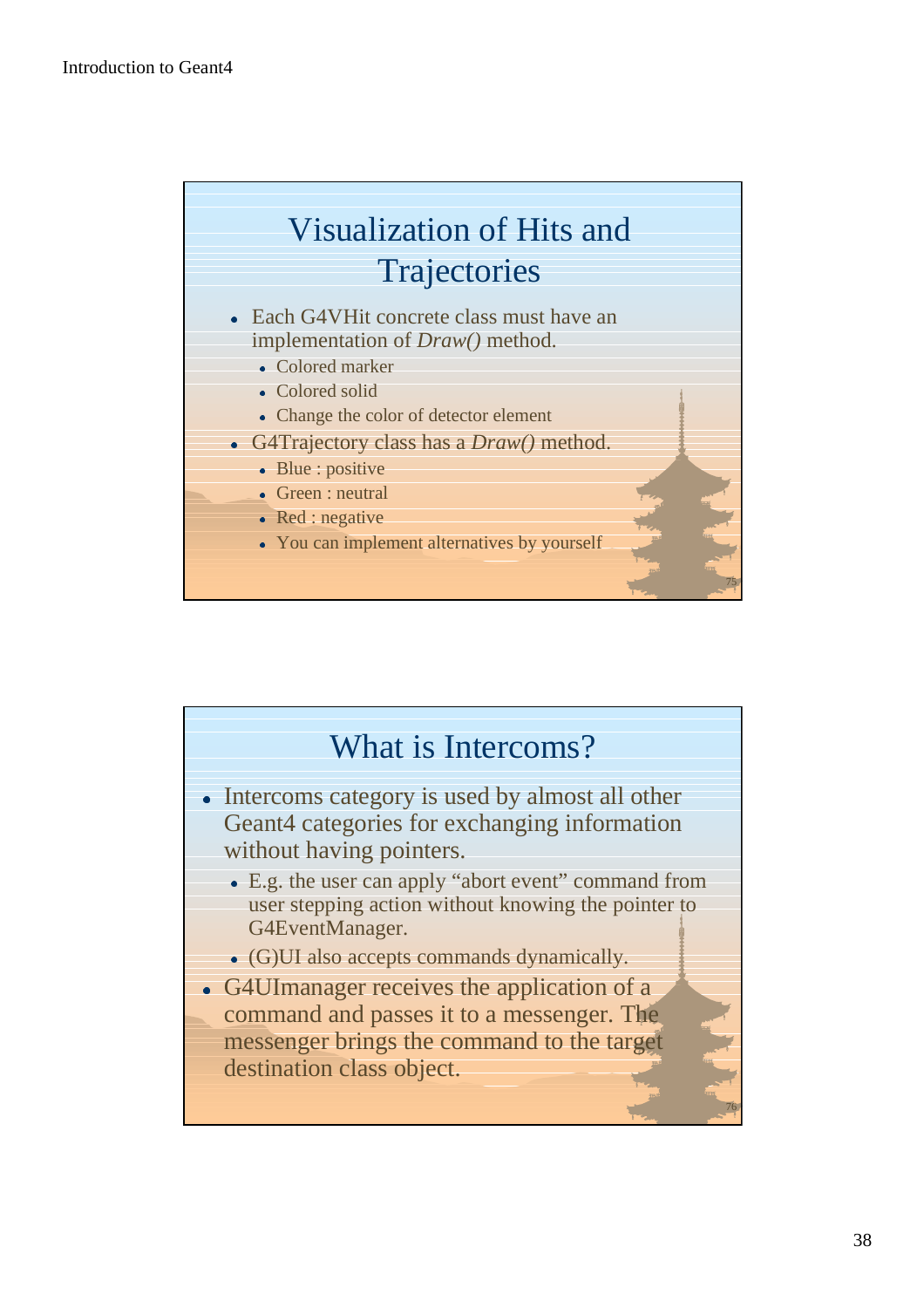

- To submit a command from your code G4UImanager\* UI = G4UImanager::GetUIpointer(); UI->ApplyCommand("*full\_path\_command parameter(s)*");
- Some useful commands
	- <sup>l</sup> /run/beamOn *nEvent*
	- <sup>l</sup> /run/verbose *nLevel*
	- <sup>l</sup> /event/verbose *nLevel*
	- <sup>l</sup> /tracking/verbose *nLevel*
	- <sup>l</sup> /tracking/storeTrajectory *bool*
	- /control/execute *macro* file

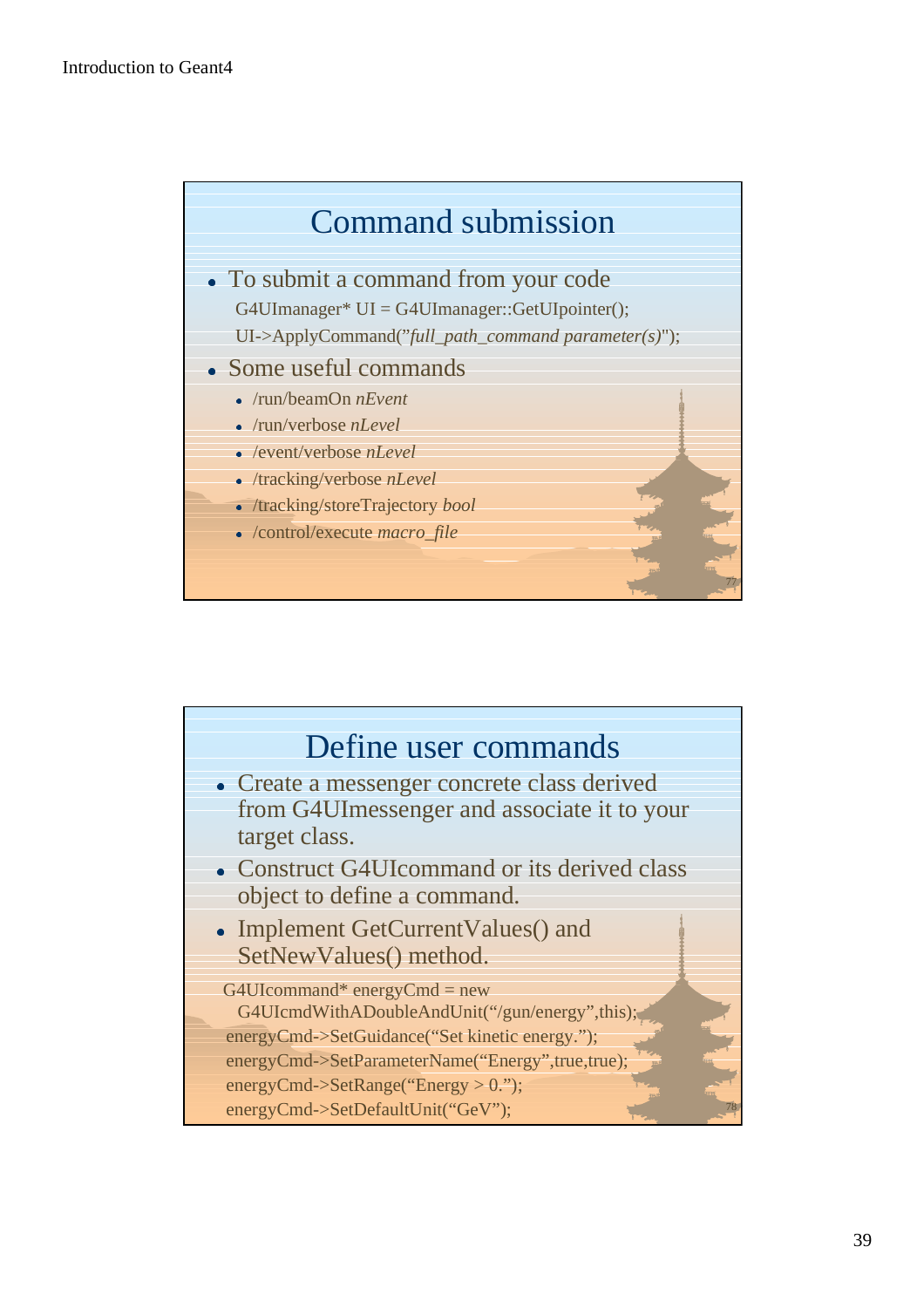# G4cout / G4cerr / G4endl

- G4cout, G4cerr and G4endl are iostream objects defined by Geant4. The user is recommended to use them instead of ordinary cout/cerr/endl. Don't forget to include "G4ios.hh".
- GUI manipulates output stream to store logs.
- G4cout/G4cerr should not be used in the constructor of a class if the instance of this class is intended to be used as "static". This restriction comes from the language specification of  $C_{++}$ .

• "cin" should not be used. Use intercoms.

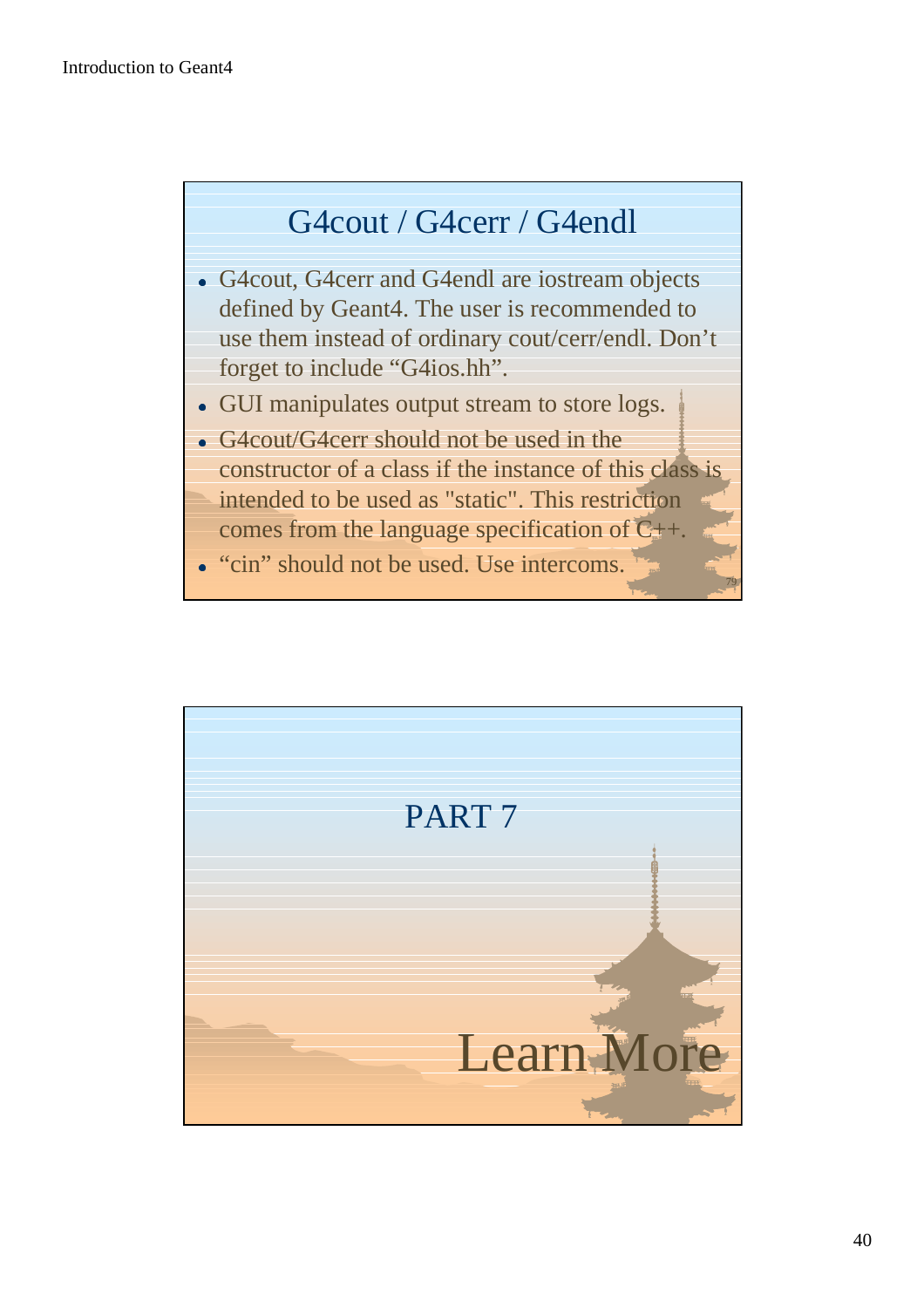### User's manuals

- $\bullet$  Introduction to Geant4
- User's Guide
	- Installation Guide
	- For Application Developer
	- For Toolkit Developer
	- Physics Reference Manual
	- **Software Reference Manual**
- Contributions from Users
	- Useful samples, notes, FAQs from the users
- Visit http://cern.ch/geant4/